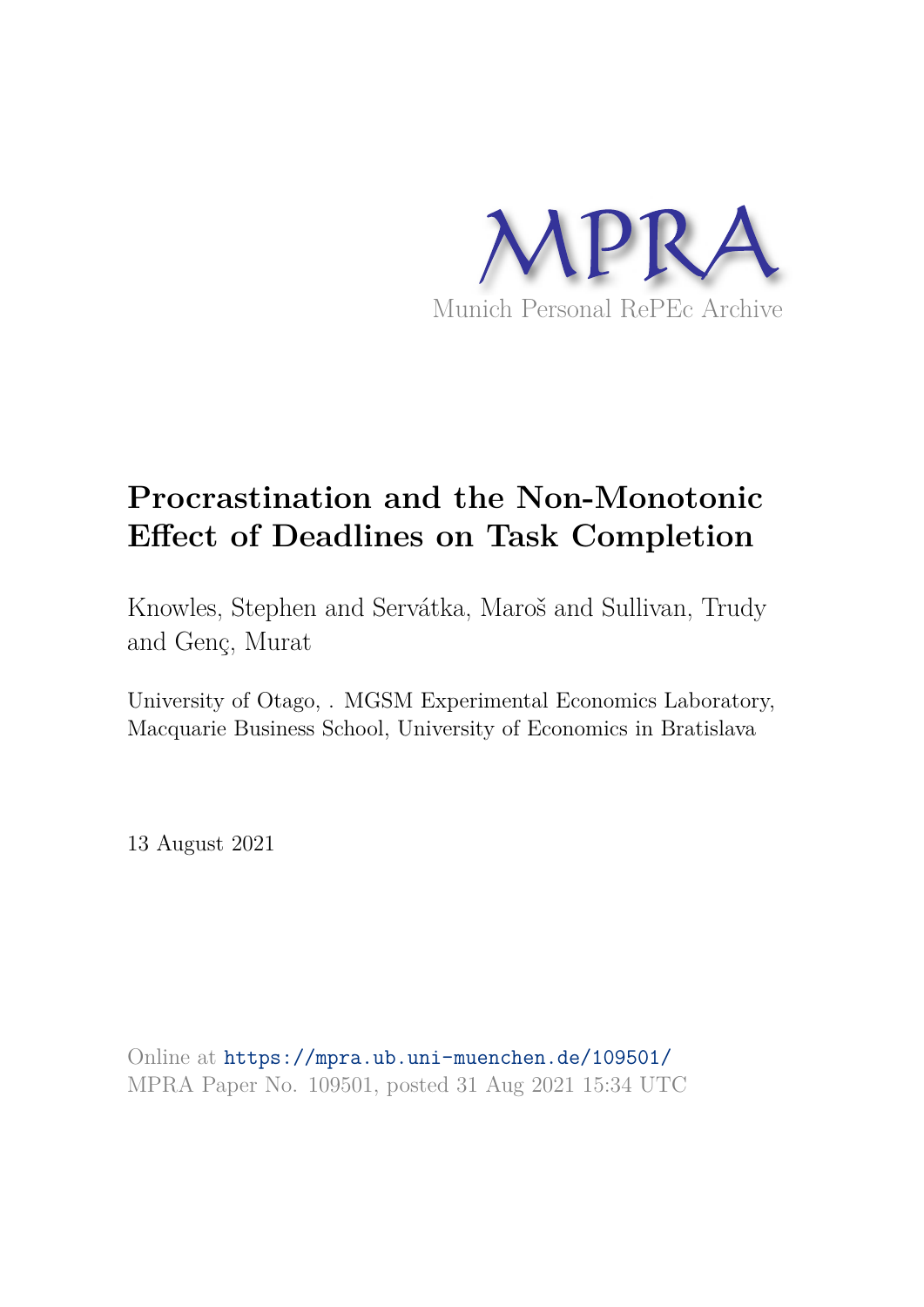# **Procrastination and the Non-Monotonic Effect of Deadlines on Task Completion**

Stephen Knowles<sup>1</sup>, Maroš Servátka<sup>2\*</sup>, Trudy Sullivan<sup>3</sup>, and Murat Genç<sup>4</sup>

August 31, 2021

**Abstract:** We conduct a field experiment to test the non-monotonic effect of deadline length on task completion. Participants are invited to complete an online survey in which a donation goes to charity. They are given either one week, one month or no deadline to respond. Responses are lowest for the one-month deadline and highest when no deadline is specified. No deadline and the one-week deadline feature a large number of early responses, while providing a one-month deadline appears to give people permission to procrastinate. If they are inattentive, they might forget to complete the task.

**Keywords:** deadlines; task completion; charitable tasks; charitable giving; inattention; procrastination; forgetting; field experiment

**JEL Codes:** C93; D64

<sup>1</sup> Department of Economics, University of Otago, NEW ZEALAND

 $2*$ Corresponding Author. MGSM Experimental Economics Laboratory, Macquarie Business School, 99 Talavera Road, North Ryde NSW 2113, AUSTRALIA and University of Economics, Dolnozemská cesta 1, 852 35 Bratislava, SLOVAKIA. Tel: +61-2-9850 7813. Email: [maros.servatka@mgsm.edu.au](mailto:maros.servatka@mgsm.edu.au) 

<sup>3</sup> Department of Preventive and Social Medicine, University of Otago, NEW ZEALAND

<sup>4</sup> Department of Economics, University of Otago, NEW ZEALAND and Institute of Labor Economics (IZA), GERMANY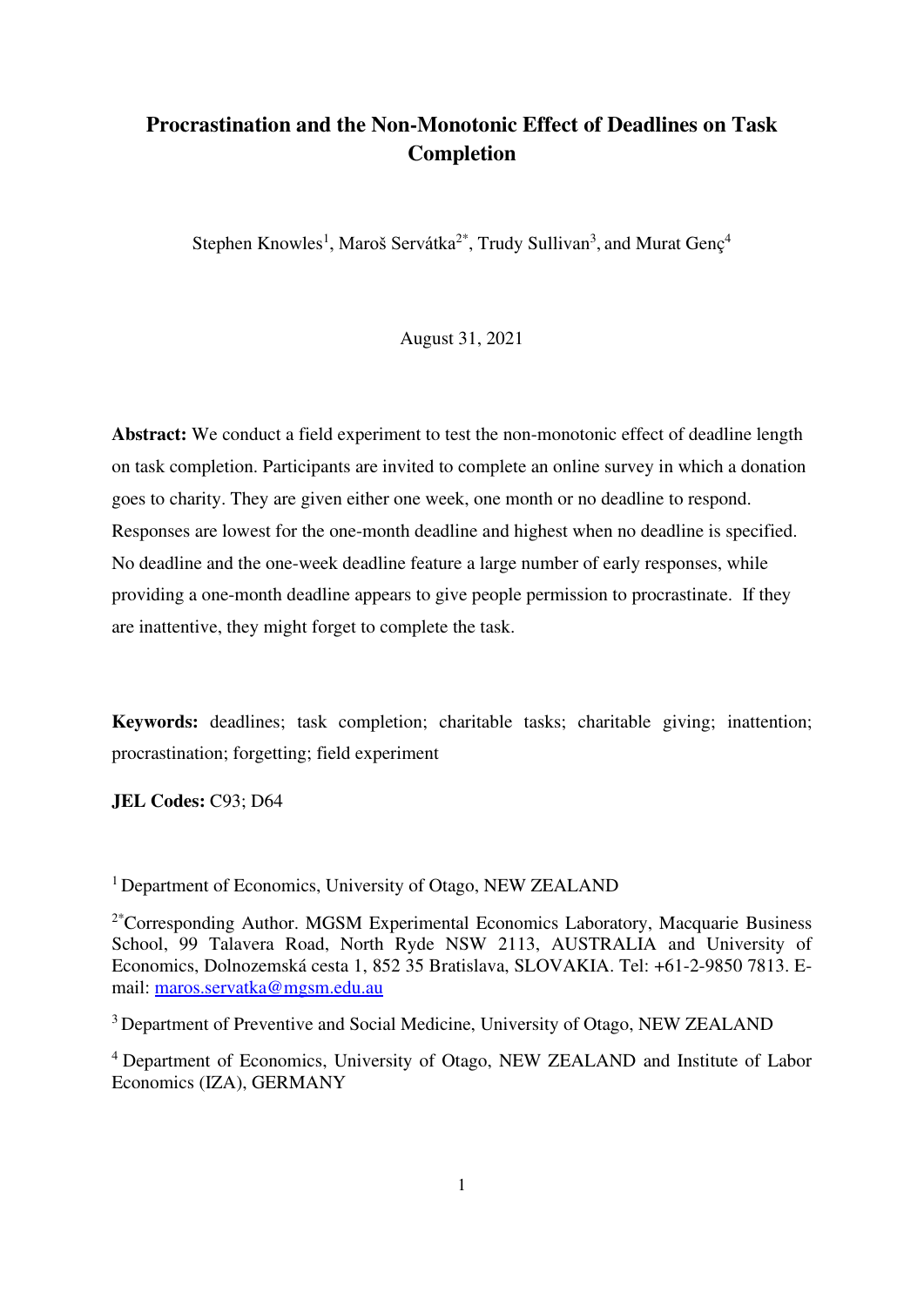#### **1. Introduction**

Deadlines often help us organize our lives by motivating us to perform tasks that we have been procrastinating over (O'Donoghue and Rabin, 1999). Certain tasks, like filing tax returns, must be completed; otherwise the consequences or penalties can be severe. Other tasks, such as redeeming vouchers, donating money to charity, or completing a survey, are not compulsory, and we sometimes end up not completing them even though there would be a benefit to us or other people. Whether a task gets completed or not, and the timing of the completion, could be influenced by the associated deadline, however the relationship is not necessarily trivial as various behavioral factors are likely to play a role. For example, while increasing the deadline length gives a person more time to complete the task, it also means that the task could be postponed until later and possibly forgotten. Despite some recent theoretical developments regarding the impact of deadlines on task completion, there is not much empirical evidence documenting the nature of this relationship.

The idea that deadline length affects completion rates was proposed by Taubinsky (2014), whose model of inattention incorporates the possibility of people forgetting to take an action and missing the deadline. Taubinsky argues that "a decision maker may form a clear intention for how he would like to act in the future, but then fails to follow through on that intention because it is not top of mind" (p. 13). We test the model's predictions in a field experiment in which we invite a nationally representative sample of 3,276 people to give up five minutes of their time to answer an online survey, and, in doing so, earn \$10 that will be donated to charity by the researchers. $<sup>1</sup>$ </sup>

Our experiment consists of three conditions: a one-week deadline (short deadline), a onemonth deadline (intermediate deadline), and no deadline at all (infinite deadline). Taubinsky's model (discussed in more detail in Section 3) predicts completion rates to be non-monotonic in the deadline length. In particular, for naïve individuals who are unaware of their inattention problem, completion rates will be lowest for deadlines of intermediate length whereas the task is more likely to be completed under the shorter deadline as it is going to be on people's minds. If the probability of being attentive is non-zero (e.g., there is a chance of

<sup>&</sup>lt;sup>1</sup> Hence, the task could be thought of as either completing a survey (benefitting those doing the research) or giving up a small amount of time to earn money for charity (benefitting the charity and those who are helped by the charity's work).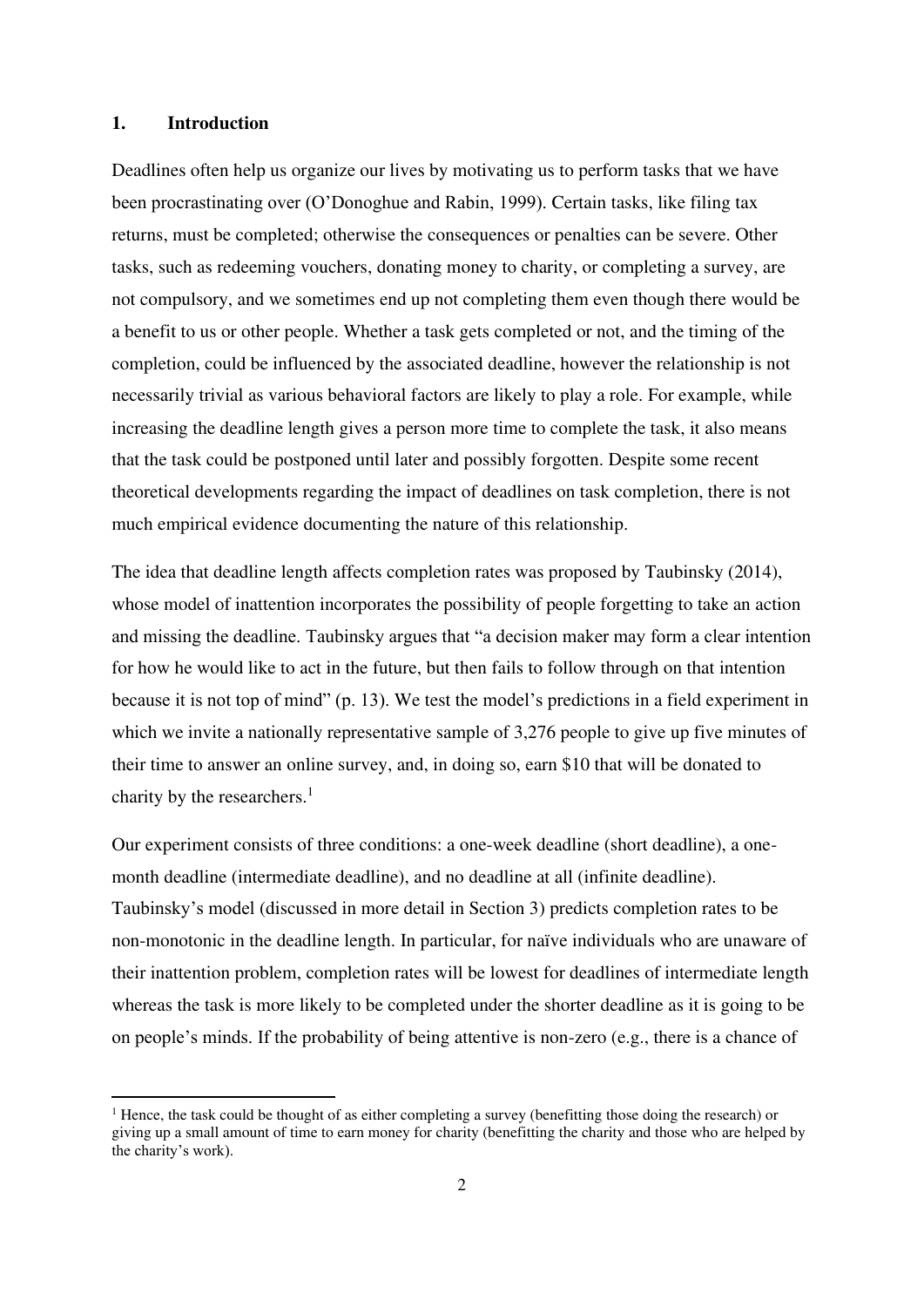encountering a cue, such as hearing about a charity in a different context), longer deadlines will not reduce the probability of completing the task. In fact, as the deadline approaches infinity, or if there is no deadline at all, the task will eventually get completed, assuming the decision maker intends to do it. The model further predicts that responses for an infinite deadline will not be lower than short deadlines and will be higher than intermediate deadlines. If decision makers interpret the lack of deadline as meaning they can take as long as they like (i.e., the deadline is infinite), then the model predicts completions will be higher than for the intermediate deadline as people will eventually remember to perform the task, assuming they had intended to. In this case, there will be a non-trivial number of (very) late completions.

Taubinsky (2014) does not test the prediction of the model regarding the impact of the deadline length on completion rates. Instead, his experiment focuses on testing whether cues (reminders) reduce the gap in task completion rates for a longer versus shorter deadline, in the context of a personal-benefit task. He finds this is indeed the case and thus provides evidence for the existence of inattentiveness among his subjects.<sup>2</sup> Our primary aim, on the other hand, is to test the predictions related to non-monotonicity of deadline effects. Incorporating a no-deadline treatment, which has not been studied experimentally in a charitable task setting, allows us to test whether completion rates will be lower for deadlines of intermediate length than for short or infinite deadlines.

The current study is part of our research program on procrastination in charitable tasks. In our earlier work (Knowles and Servátka, 2015) we varied the deadline length (one hour, one day or one week) for a charitable donation in a laboratory experiment. The project focused on the interplay of transaction costs and the opportunity cost of time at the moment of solicitation. This earlier work did not include a treatment with no deadline. To incorporate a no-deadline treatment in the context of a charitable task we conduct a field experiment instead of a laboratory experiment. A laboratory experiment arguably imposes an implicit deadline (e.g., end of the semester, academic year or one's undergraduate studies) even if this is not explicitly stated in the experimental instructions. 'Stepping outside the lab' allows more

 $2$  Sonntag and Zizzo (2015) also find that reminders reduce inattentiveness in the context of charitable giving, but that weekly reminders are no more effective than monthly reminders. They do not, however, analyze the effect of different deadlines on completion rates.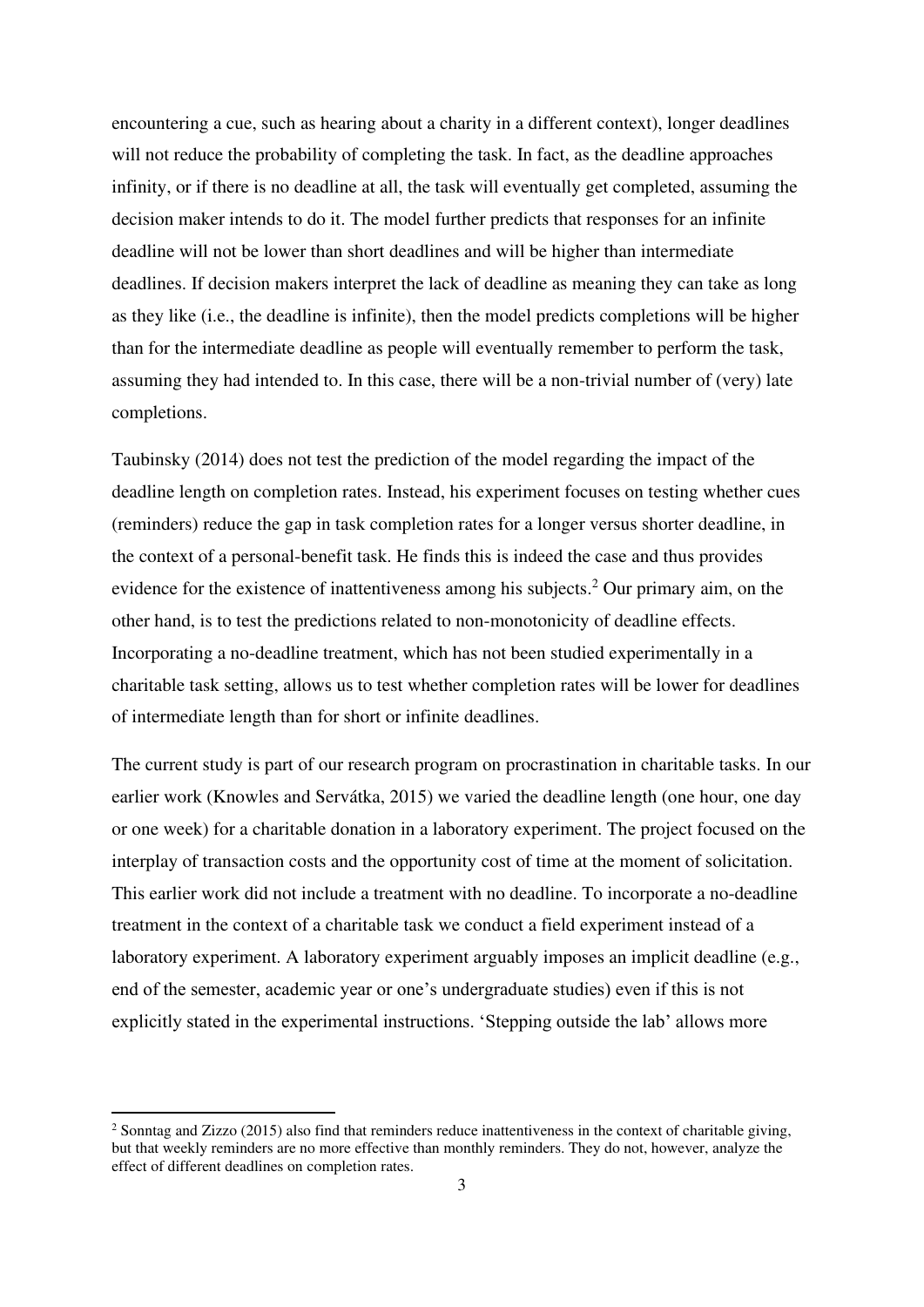control over participants' expectations in a situation when no deadline is specified, a cornerstone of the current study.

To the best of our knowledge our current study is the first to document the non-monotonic effect of deadline length on response rates (in any context, whether personal-benefit or charitable) and also the first to find that deadline length impacts the completion of a charitable task.<sup>3</sup> In particular, we find responses (representing task completions) are substantially higher for our short (one-week) deadline compared to our long (one-month) deadline. This result is in line with existing results in the literature for personal-benefit tasks (Tversky and Shafir, 1992; Taubinsky 2014; Shu and Gneezy, 2010; Janakiraman and Ordóñez, 2012). Interestingly, whereas having no deadline has been found to reduce response rates for personal-benefit tasks (Tversky and Shafir, 1992), we find that having no deadline *increases* response rates, relative to both a short and a long deadline.

Regarding the timing, while a large number of responses in the *No Deadline* and *One Week*  treatments come in early, responses in *One Week* drop off sharply after the deadline. In the *One Month* treatment, there are very few prompt responses. While Taubinsky's model predicts that if given a long enough time horizon, people will eventually remember to complete the task, our *No Deadline* treatment leads to only three very late responses.<sup>4</sup> Late responses are thus not the main driver behind the effectiveness of not imposing a deadline. Instead, we observe that almost half of all responses come in within the first three days.

<sup>&</sup>lt;sup>3</sup> We use the term "charitable tasks" to refer to cases where the benefit of undertaking the task goes to someone else (e.g., completing a survey or donating to charity) and the term "personal-benefit tasks" to refer to tasks which principally benefit the person undertaking them.

<sup>&</sup>lt;sup>4</sup> We periodically monitor the website to check whether any new responses come in. There have not been any new entries following the three late responses. The experiment was run in 2014.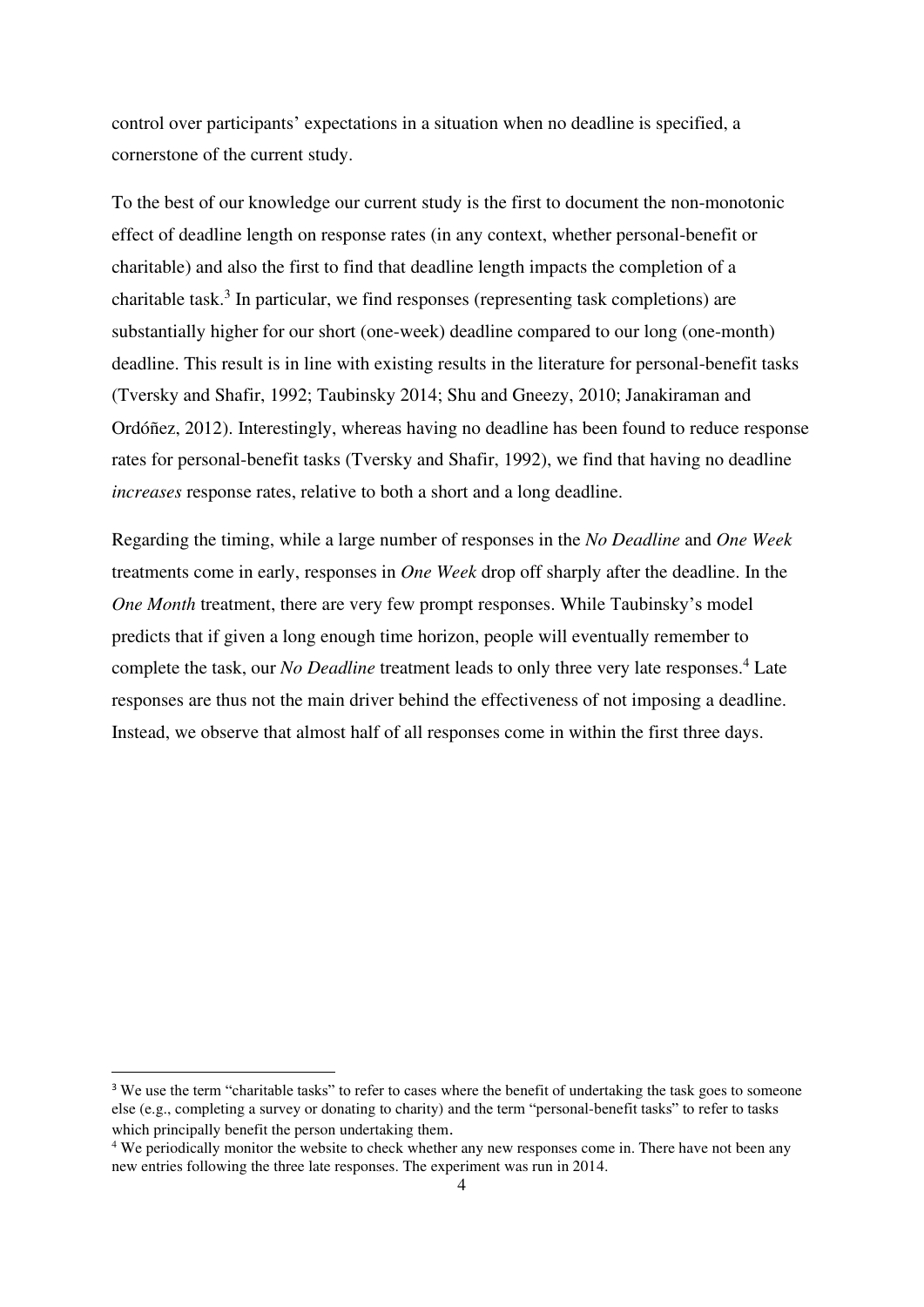#### **2. Existing Evidence on the Effects of Deadlines**

In this section we discuss the relevant details of previous studies on deadline length and highlight the differences with respect to the focus and/or design of our field experiment. We begin by reviewing studies in the context of charitable giving, an obvious example of a charitable task. Damgaard and Gravert (2017) conduct a field experiment in which solicitation emails and texts are sent to people who have previously donated to a Danish charity, to test the effect of deadlines on response rates. Participants are told their monetary donation will be matched if it is made by a specified deadline. The deadline length varies depending on whether the solicitation is by email or text. In the email treatment the short deadline is three days, the intermediate deadline 10 days and the long deadline 34 days. When the solicitation is by text, the short deadline is two days, the intermediate deadline three days and the long deadline 34 days. In contrast to our results, they find no evidence of deadline length affecting donations, but instead find what they term a "now or never" effect; people either tend to donate promptly or not at all. Importantly, the context of this field experiment also differs from ours in that we ask participants to give up their time to answer a survey, and in doing so earn money for a charity. Requiring people to spend time is a better way place to study procrastination than requiring people to send money. Although sending money also takes time, it is generally much less than filling out a survey.

Damgaard and Gravert's study does not include a no-deadline treatment. Instead, the authors argue that their long deadline (34 days, which is only six days longer than our one-month deadline) is non-binding; that is, it is effectively the same as having no deadline at all. To back this claim they cite Huck and Rasul's (2011) field experiment analyzing the effect of matching subsidies and the presence of a lead donor on charitable giving. Huck and Rasul implement treatments where subjects are told that if they make a donation within four weeks, the donation will be matched by an anonymous donor. In other treatments there is no deadline and no matching subsidy. Huck and Rasul suggest that this four-week deadline likely does not affect donor behavior as 97% of those who donate do so within the four-week deadline, with the median donation time being within one week. Huck and Rasul also point out that they observe no differential effects on the time for donations to be received between the treatments specifying a four-week deadline, and those where no deadline is given. However, this comparison of treatments with and without a deadline is confounded by the fact that the

5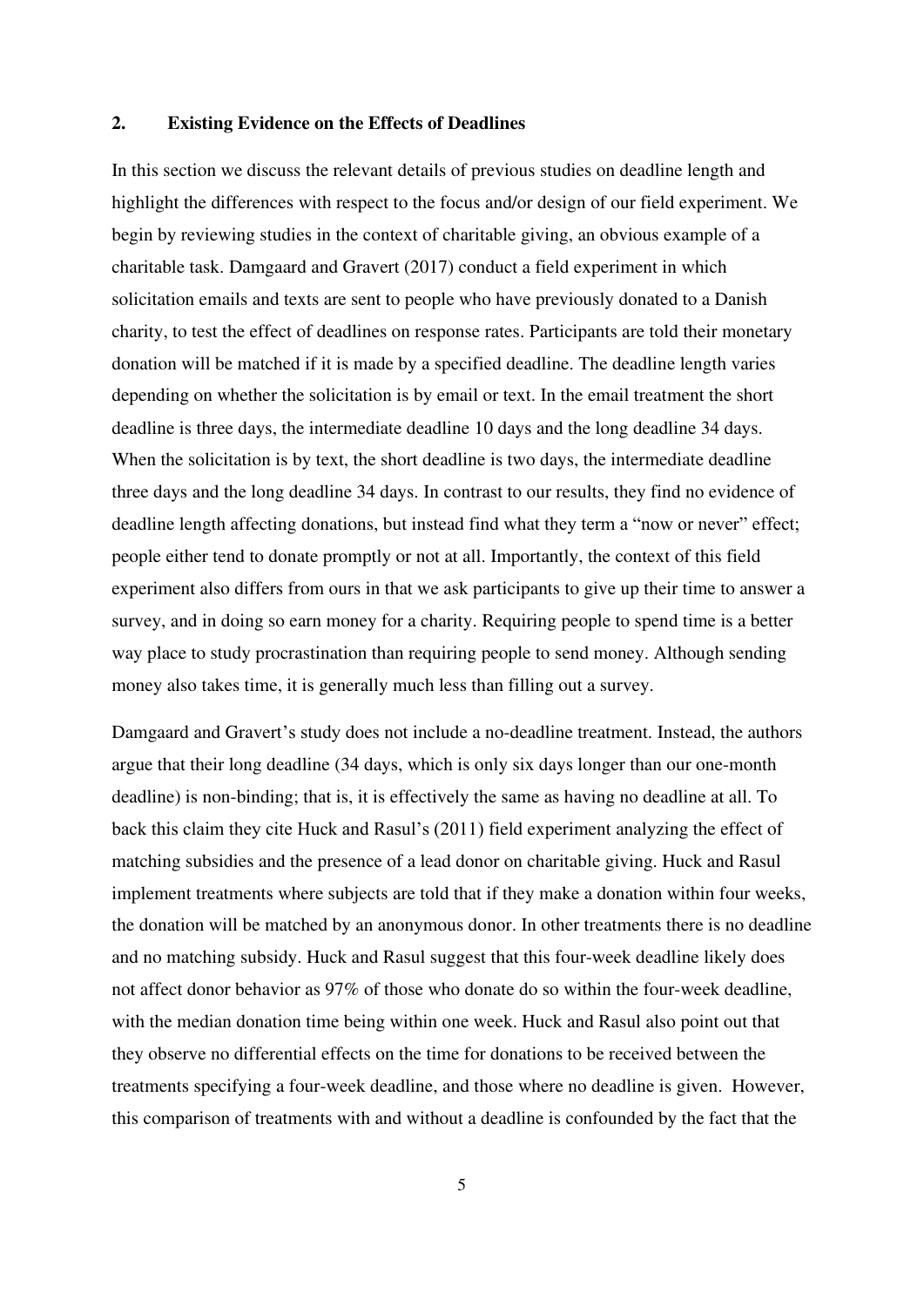treatments with a four-week deadline also include a matching subsidy, whereas the treatments with no deadline do not include a matching subsidy.

In Knowles and Servátka (2015) we also find no difference in charitable giving for deadline lengths of one hour, one day and one week in a laboratory experiment, suggesting that if deadlines are to have a behavioral effect, they need to be properly calibrated. The design of that study does not include a no-deadline treatment, meaning the data cannot be (and are not intended to be) used to test the effects of a stated (long or short) deadline versus no deadline. Unlike a laboratory experiment, where, from the perspective of student subjects there is always an implicit deadline (e.g., the end of the semester or academic year), a field experiment allows us to implement a treatment with a truly non-binding no-deadline treatment.

Karlan et al. (2011) focus mainly on the effect of matching subsidies on donations, but they also consider the effect of adding a message to the solicitation indicating urgency. The wording is either "now is the time to give" or "now is the time to join the fight". Including this message does not increase donations compared to a control without this wording. Subjects in one mail-out are also given different deadlines by which the donation has to be made to qualify for the matching subsidy. The solicitation letters are sent out in September, with some subjects given until the end of October to respond and others till the end of December. These are obviously both relatively long deadlines that could give people permission to procrastinate. The different deadline length has no statistically significant effect on donations, possibly because solicitations included a message regarding urgency.

In the context of personal-benefit tasks, Tversky and Shafir (1992) test whether giving people more time enhances the tendency to delay action. They offer students \$5 to complete and return a lengthy questionnaire, with students given either five days, three weeks or no deadline by which to complete the questionnaire. While the task employed in Tversky and Shafir's experiment is similar to ours, students receive the payment in their context, rather than the funds going to a charity on our participant's behalf. The other two notable differences between Tversky and Shafir's study and ours are slightly shorter deadlines (if specified) and a different population of participants. Unfortunately, Tversky and Shafir do not provide details about how their experiment was implemented and whether there was a physical letter (as in our study) or other natural reminders to make people comply. They also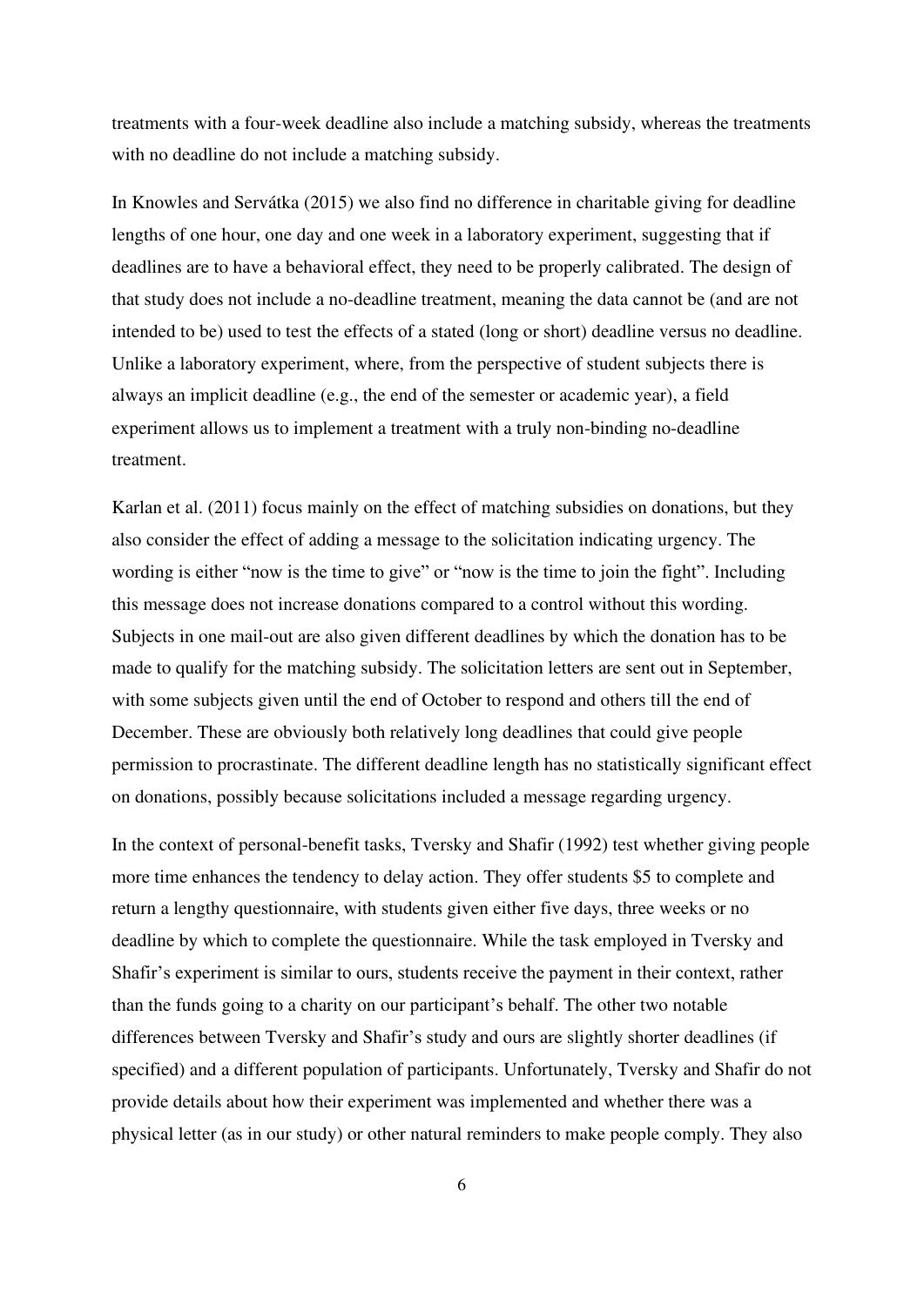do not report the timing of responses. The rates of return are 60% with five-days deadline, 42% with three-weeks deadline, and 25% with no deadline, indicating the more time people have to complete the task, the lower the response rate. Their result, of response rates monotonically declining with deadline length, contrasts with our setting, in which we find that *No Deadline* treatment raises response rates.

Shu and Gneezy (2010) give subjects vouchers to either a café or, in a different experiment, to a movie theatre, and find that vouchers are more likely to be redeemed for the short expiry date (three weeks in the café experiment and two weeks in the movie experiment) than for the long expiry date (two months in the café experiment and six weeks in the movie experiment). Janakiraman and Ordóñez (2012), in a series of experiments, find that reducing the amount of time subjects are given to return goods they are not happy with increases the probability that goods will be returned. Finally, in Taubinsky (2014) subjects are invited to take part in a survey, for which they have to register online, but cannot complete it until the next day at the earliest. The experiment uses a  $2 \times 2$  design that varies the deadline length (two days vs  $21$ ) days) and whether subjects are sent a reminder or not. The shorter deadline increases the probability of completion from 42% to 59%, with reminders increasing the completion rate by 31 percentage points for the long deadline and 15 percentage points for the short deadline. In contrast to the studies on charitable giving, these studies all find that increasing deadline length reduces response rates, with Tversky and Shafir finding that specifying no deadline reduces response rates even more.

#### **3. Theoretical Framework, Hypotheses, and Experimental Procedures**

Taubinsky's (2014) model of inattention provides an intuitive theoretical framework for analyzing why people might not get around to taking an action, and we use this model to develop our testable hypotheses. While Taubinsky's general model does not explicitly mention the case of charitable tasks, we adapt the narrative to this context.

In the one-off-task-with-deadlines version of the model the Decision Maker (DM) receives the solicitation in time period 0. The task can be performed any time from period 1 until a specified deadline. In each time period, beginning in period 1, the DM decides whether or not to undertake the task, comparing the benefits of completing it (in the context of charitable giving this would be the warm-glow or the utility derived from the recipient's consumption) to the opportunity cost of doing so. However, there is a non-zero probability that the DM will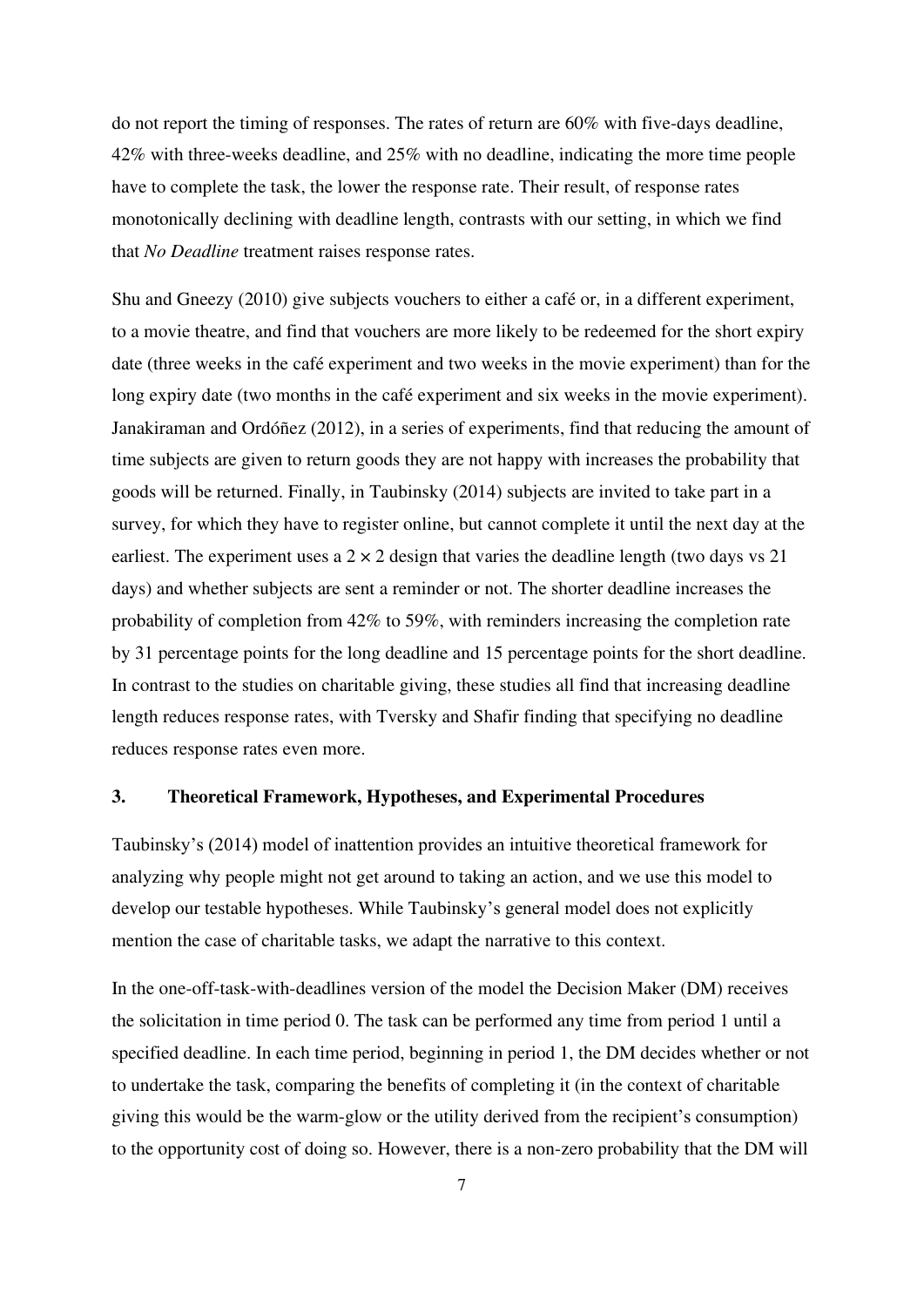be inattentive, and not consider completing the task during that time period. Sophisticated DMs are aware of the possibility of future inattentiveness and will take steps to protect against this (such as completing the task early or creating reminders, knowing that if they do not, they may well forget about it). Naïve DMs, on the other hand, mistakenly assume that they will be attentive in all time periods, so may put off the task that they fully intend to perform, but never get around to doing so.

In this framework, the probability of task completion depends on the probability of still being attentive as well as the probability of the task completion cost being sufficiently low. Consequently, how the likelihood of being attentive changes over time becomes important in determining the effect of a change in the deadline length. If the probability of being attentive is bounded away from zero, for example due to mental recall or reminders, infinitely long deadlines will not reduce the probability of responding. In other words, as the deadline approaches infinity, the naïve DM will eventually respond. If this is combined with exponential decay in attentiveness over time, response rates will be lowest for deadlines of intermediate length.<sup>5</sup> This is because with a longer deadline the naïve individual does not realize that she will be significantly less likely to think of the task at a later point in time, and thus put off the task more than she should. Regarding this implication of the model, Taubinsky notes that it is difficult to test empirically, as it is not obvious when the nonmonotonicity will set in. We take a conservative approach and calibrate the 'intermediate length' based on the previous charitable giving experiments to be one month. If the nonmonotonicity actually sets in earlier than one month, this will make it *ex ante* more difficult to identify a statistically significant difference between treatments.

In Taubinsky's model, the DMs cannot complete the task in time period 0, when they first learn about it. However, in many everyday contexts, including charitable tasks, it is possible to complete the task immediately, yet many people still postpone it and eventually forget. Due to our focus on charitable tasks we decided to allow our participants to respond immediately upon receiving the solicitation letter. An alternative would have been to not allow the participants to fill out the survey until a certain date. Since our survey solicitations were sent by regular mail, such an approach would have likely resulted in a loss of control as some people would receive the letter earlier than others and thus would have to wait more

<sup>5</sup> See Taubinsky (2014) for details.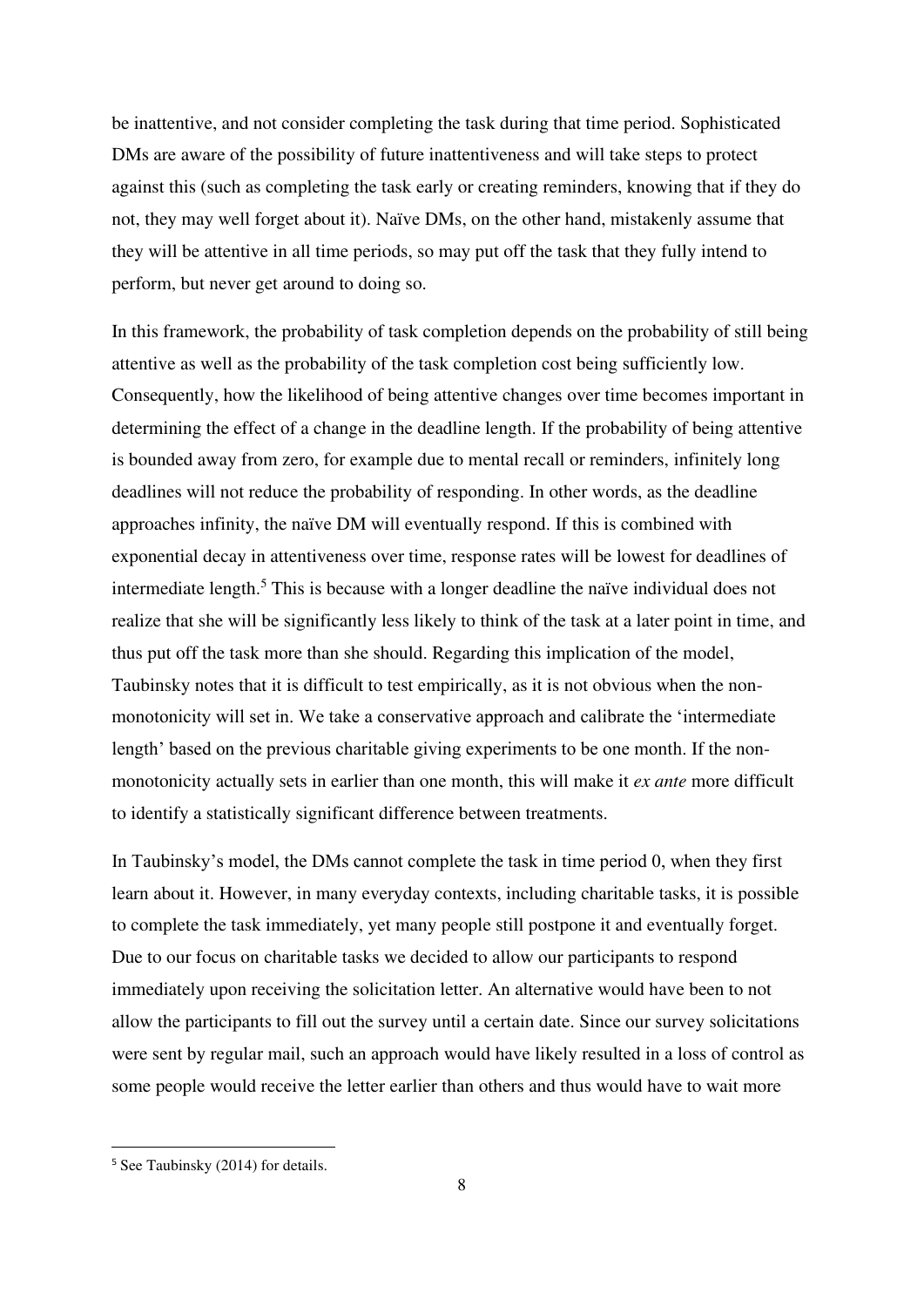days to complete the survey, which could make them more likely to forget. Moreover, instructing people that they could not respond until a certain date would seem unnatural for the type of solicitation we implemented.

Our participants were randomly selected from the New Zealand electoral roll and invited to take part in an online survey on charitable giving, which would take approximately five minutes of their time. Participants were told that if they completed the survey the researchers would donate \$10 to charity. We designed the experiment with a simple binary choice to complete a survey rather than to make a cash donation, in part to rule out the complication that participants might choose to change the size of their donation to try to make up for having delayed in responding.

Participants were able to choose whether the donation was made to World Vision or the Salvation Army.<sup>6</sup> The letter (provided in Appendix A) included a URL for the survey website, with a different URL given for each treatment. In addition, each letter contained a unique alphanumeric code that participants were required to enter into the survey. It was explained in the letter that this was to ensure that no one completed the survey more than once. The electoral roll contains information on people's gender and age so we ensured an equal number of letters per treatment were sent to males and females, and an equal number of letters sent to those aged 18-35, 36-65 and 66 and over.<sup>7</sup> Apart from employing a solicitation method that would allow us to reach a sample representative of the population, we were interested in a solicitation that would involve a natural reminder (i.e. a visual cue of seeing a letter on the table in the to-do pile or attached to the fridge) as a conservative test of postponing the task potentially leading to not remembering to respond. If we are to observe deadlines affecting the response rates with a letter solicitation, one can expect that deadline effects would be more pronounced with a solicitation via email where it is less likely that people would randomly come across the solicitation email in their inbox and read it, after it has already been read.

<sup>&</sup>lt;sup>6</sup> Both charities are well known in New Zealand. The key difference between the charities is that World Vision works to assist families in need in the developing world, whereas the Salvation Army's focus is on assisting families in need in New Zealand. The Salvation Army was chosen by 72 percent of participants. Participants were given the opportunity to comment on the reason for their charity choice. We analyze these data in a separate paper (Knowles and Sullivan, 2017). Note that there is no statistically significant relationship between the charity participants chose to support and the deadline (p-value  $= 0.842$ , Fisher's exact test). <sup>7</sup> For advantages of stratification in randomized experiments, see Athey and Imbens (2016).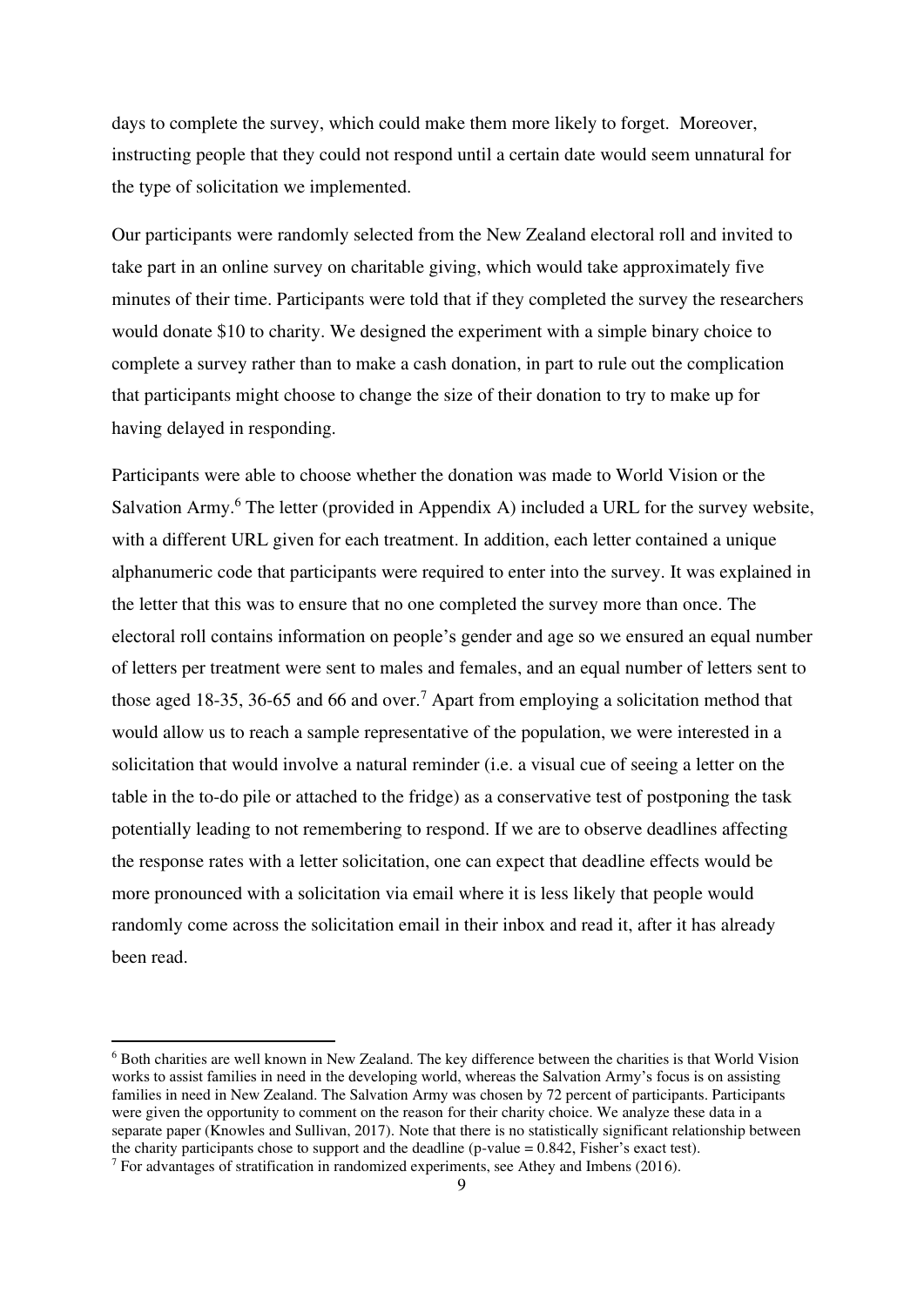We conducted three mailouts that were a few weeks apart and involved sending out 300, 390, and 402 letters per treatment in the first, second, and third mailout, respectively.<sup>8</sup> In the *One Week* treatment people were given 10 days from when the letters were sent to complete the survey; as the letters would take one to three days to be delivered, this gave them seven to nine days to respond. The deadline in the *One Month* treatment was three weeks longer than in the *One Week* treatment, ensuring that the deadline was the same day of the week in each case. The *No Deadline* treatment did not specify a deadline by which the survey had to be completed. Letters were sent when no major holidays occurred that would interfere with returning the letters.

To sum up, our field experiment allows us to look for the non-monotonicity in deadline that Taubinsky's theory pointed out as a possibility. Given our experimental design, we test the following hypotheses in terms of response rates:

**Hypothesis 1:** *One Week* > *One Month* **Hypothesis 2:** *No Deadline* > *One Month* **Hypothesis 3:** *No Deadline* ≥ *One Week<sup>9</sup>*

#### **4. Results**

#### *4.1. Impact of deadline length on completion probability*

In total, 1092 letters were sent out per treatment, across the three mail-outs. Some letters were returned because the person was no longer at that address. In addition, in four cases we were contacted by phone or email and informed that the person the letter was addressed to had died. We omit both groups of people, i.e., those whose letters were returned and those who died (29 in *One Week*, 26 in *One Month* and 22 in *No Deadline*) from the denominator when calculating response rates. Two people completed the survey twice; in both cases the second survey was completed within a few minutes of the first, so it is likely these people were unsure if they had correctly submitted their response the first time. We included their first

<sup>&</sup>lt;sup>8</sup> We find no differences in response rates between the three mailouts. The details are available upon request.

<sup>9</sup> Hypothesis 3 allows for the possibility that *No Deadline* might do better than *One Week*, in line with

Taubinsky's theoretical assumption that people who want to complete the task will eventually remember with an infinite deadline.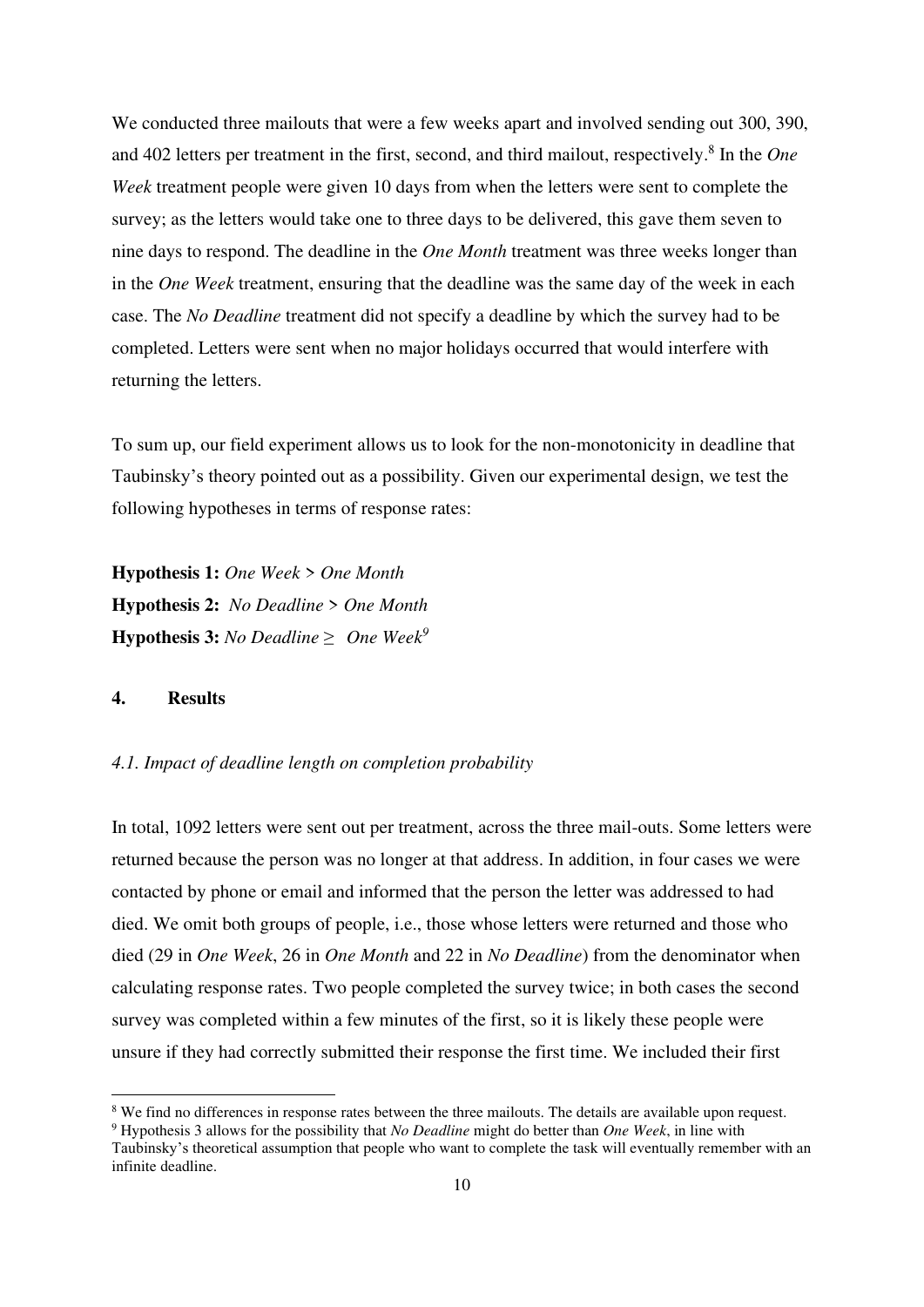response in our data set. There were three responses made after the deadline in *One Week*  (these were one day late, two days late and eight days late), but none in *One Month*. As it is likely charities will accept late donations (and researchers accept late responses to surveys, as long as they are not too late), we treat these three late *One Week* responses as valid, but also analyze how sensitive our results are to their inclusion. We omit from our analysis the small number of people who either failed to enter their alphanumeric code (three people, all in *No Deadline*) or entered an invalid code (one person, in *One Month*), or who did not choose a charity (three people; one from each treatment).

The overall response rate is 6.82% if the three late responses are treated as valid and 6.72% if they are not. The response rates by treatment are presented in Table 1. We treat the three late responses in *One Week* as being valid, but report in square brackets what the response rate (and statistical significance tests) would be if these responses were treated as invalid. The response rate is highest when no deadline is specified (8.32%) and lowest with the deadline of one month (5.53%). The test statistics reported in Table 1 suggest that the observed differences in response rates are statistically significant on the basis of a joint test.

| Treatment   | Number of<br>Responses | Letters Sent Minus<br><b>Letters Returned</b> | <b>Response Rate</b> |
|-------------|------------------------|-----------------------------------------------|----------------------|
| One Week    | 70                     | 1063                                          | 6.59                 |
|             | [67]                   | [1,063]                                       | $[6.30\%]$           |
| One Month   | 59                     | 1,066                                         | 5.53%                |
| No Deadline | 89                     | 1,070                                         | 8.32%                |

**Table 1: Response Rates per Treatment**

Joint test of the hypothesis of equal response rates across treatments:

p-value for Fisher's exact test: 0.038 [0.032]

Stone test of equal odds:  $\lambda^2 = 6.65$  [7.02] with p-value= 0.038 [0.0301]

Note: the numbers in square brackets are for when the three late responses in *One Week* are treated as nonresponses.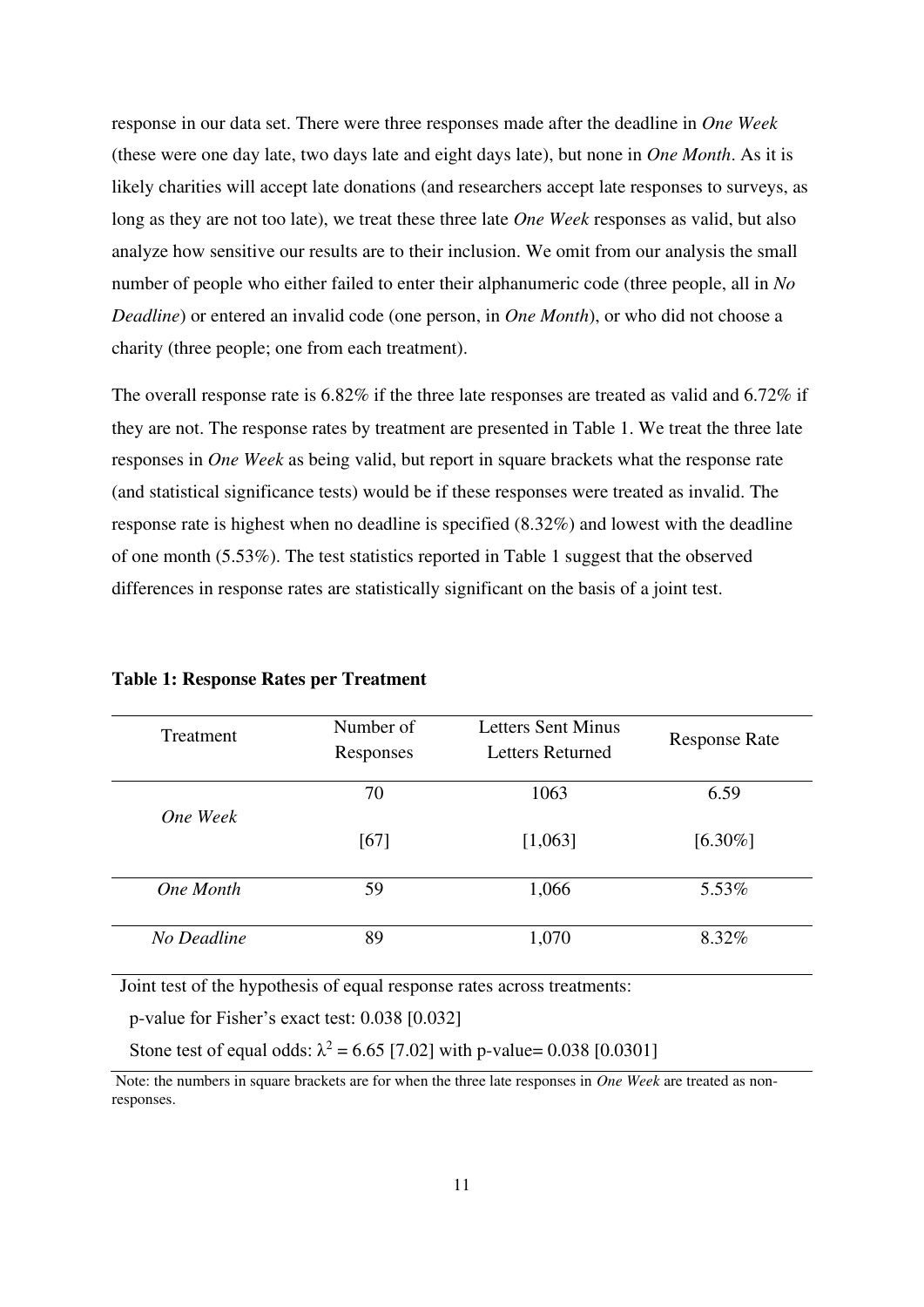We explore the dependence of the response rate on the deadline given to respondents by estimating a probit model. Our regression analysis controls for the gender and age of the respondents, the only two variables for which we have data for those who did not respond to the survey. We cluster standard errors by mail-out. Table 2 presents the average marginal effects of the variables included in the regression. The omitted treatment is *One Week*. In Column (1) we include age and gender but omit these variables in Column (2).<sup>10</sup> The results are similar irrespective of whether age and gender are controlled for.<sup>11</sup>

In Column (3) of Table 2 we explore how sensitive the results are to the inclusion of the three late observations in *One Week*. In the first two columns these responses are treated as positive responses, whereas in Column (3) these are treated as non-responses. How these three observations are treated has little effect on the results. In the following discussions we focus on the Column (1) results.

Recalling that the omitted category is *One Week*, the results in Table 2 show that participants were less likely to respond in *One Month* than in *One Week* and more likely to respond in *No Deadline* than in *One Week*. We also perform a Wald test to test the equality of the marginal effects of *One Month* and *No Deadline* obtained in the full model in Column (1), and strongly reject the null hypothesis (the chi-square test statistic is 23.08 with a p-value of <0.0001). This confirms that participants were more likely to respond in *No Deadline* than in *One Month*.

Giving a one-month deadline as opposed to a one-week deadline lowers the average probability of responding by 1%. Having no deadline, on the other hand, increases the average probability of responding by 2% compared to having a one-week deadline. Considering that the average probability of responding is 6.7%, the impact of having no deadline is both statistically and economically significant. Also of interest, we find that females and participants in the age group 36-65 are more likely to respond.

<sup>&</sup>lt;sup>10</sup> There were two participants who entered a different gender in the survey than was recorded for them on the electoral roll, and six people who entered a different age. One possible explanation is that the survey was completed by a different household member than the one the survey was sent to. Our results in Column (1) are based on the age and gender recorded in the survey. Estimates using age and gender as recorded in the electoral roll, available on request, are very similar.

 $11$  Note that the marginal effects are almost identical if we interact age with treatment and gender with treatment. These results are available on request.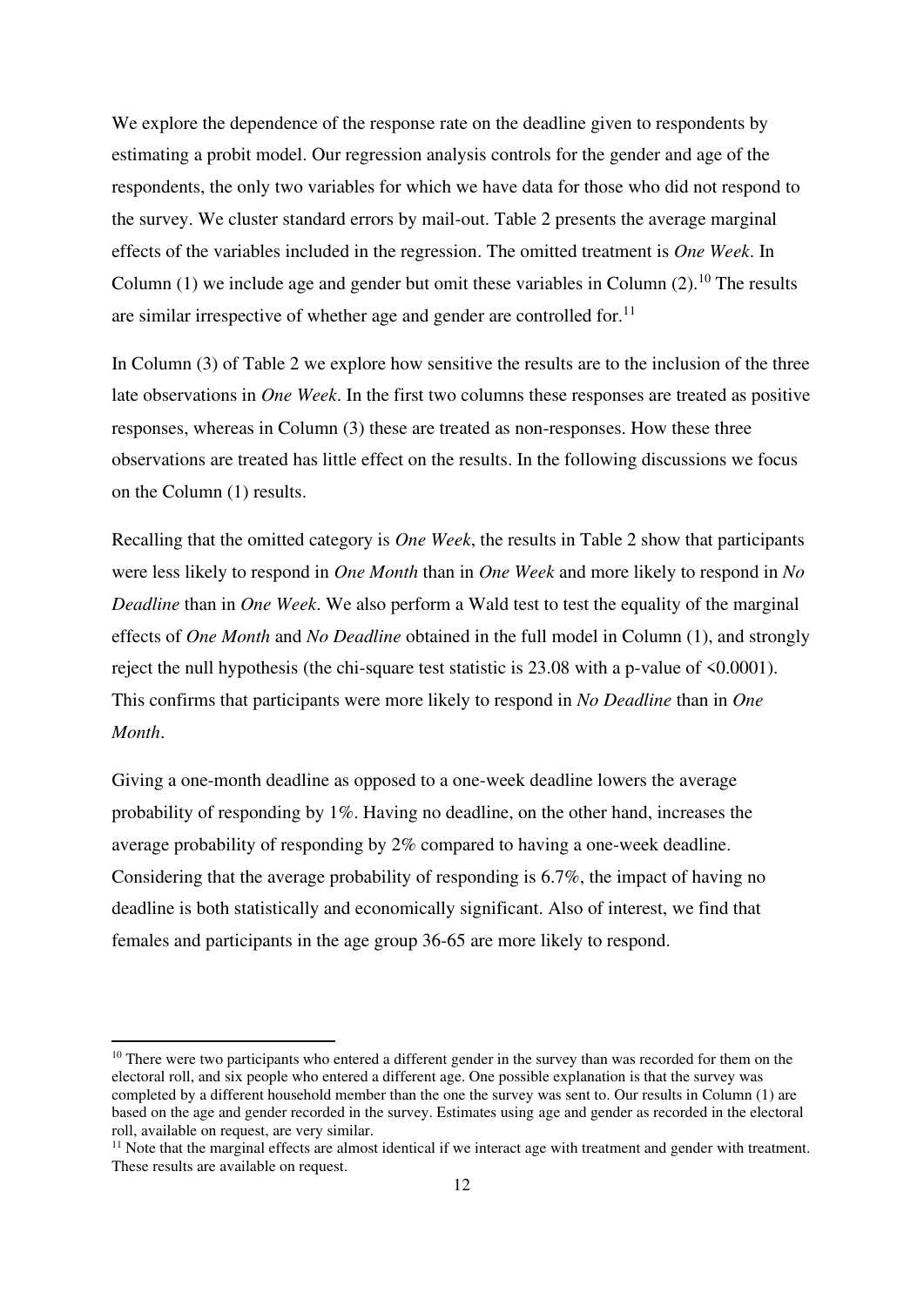We now summarize how the results discussed above relate to the hypotheses regarding deadline length on completion probability, posed earlier in the paper.

**Result 1:** Specifying a one-week deadline increases the probability of responding compared to a one-month deadline.

Our first key result states that a short deadline results in a higher response rate than a longer deadline. The result provides support for the prediction developed in Taubinsky's (2014) inattention model for naïve individuals when the likelihood of being attentive decays over time (Hypothesis 1).

|                | (1)                       | (2)                       | (3)                        |
|----------------|---------------------------|---------------------------|----------------------------|
| Female         | $0.0358***$<br>(0.00688)  |                           | $0.0352***$<br>(0.00748)   |
| One Month      | $-0.00995**$<br>(0.00345) | $-0.0105***$<br>(0.00281) | $-0.00720$ **<br>(0.00237) |
| No Deadline    | $0.0184***$<br>(0.00320)  | $0.0173***$<br>(0.00351)  | $0.0212***$<br>(0.00390)   |
| Age 36-65      | $0.0347***$<br>(0.00682)  |                           | $0.0338***$<br>(0.00664)   |
| Age $66+$      | 0.0110<br>(0.00928)       |                           | 0.0119<br>(0.00993)        |
| $\overline{N}$ | 3199                      | 3199                      | 3199                       |

**Table 2: Marginal Effects on the Likelihood of Responding**

Standard errors (clustered by mail-out) in parentheses

 $*$  *p* < 0.05,  $*$  *p* < 0.01,  $*$  *p* < 0.001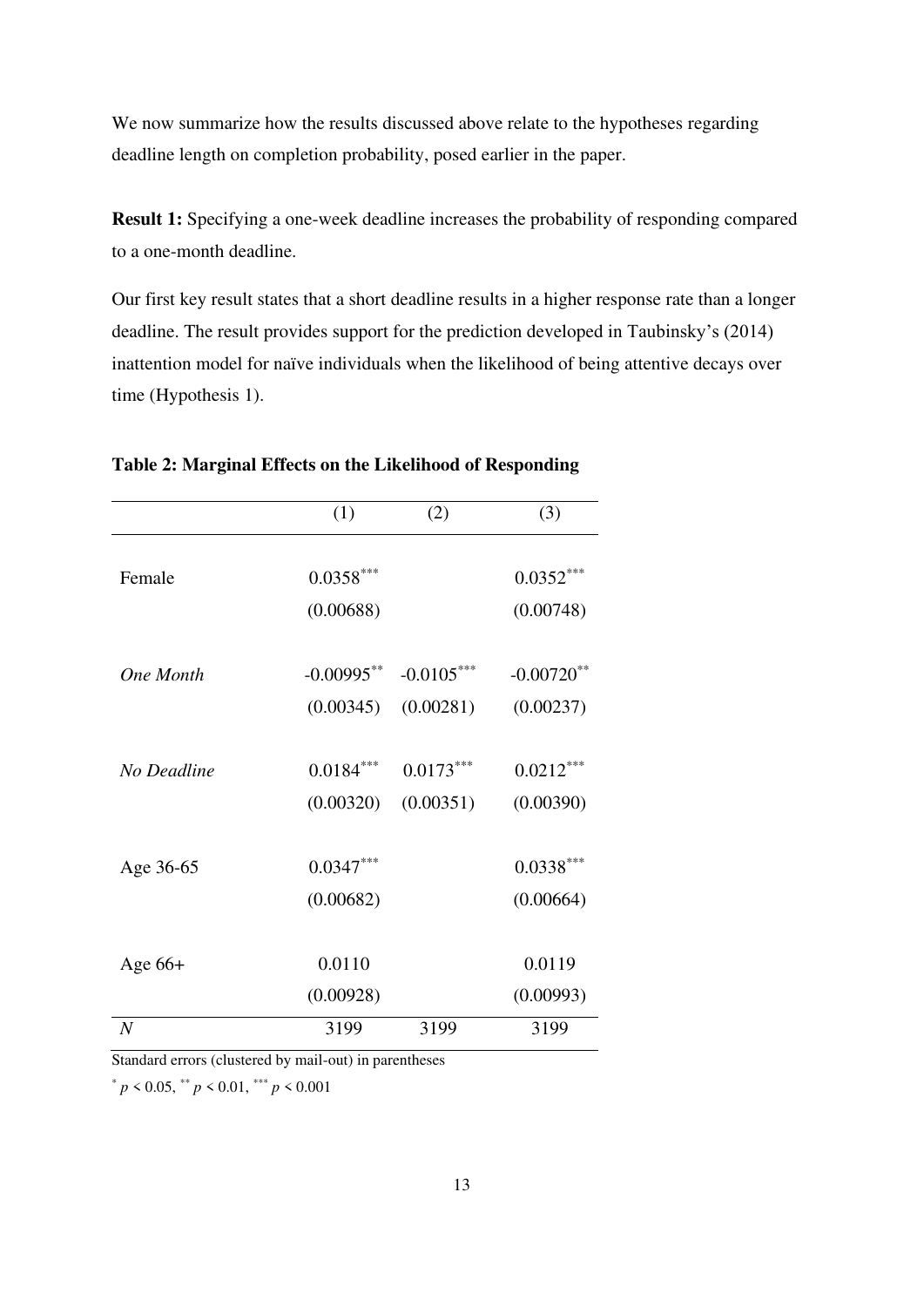













Note: Figure 1 shows the response times in the *One Week* (Panel A), *One Month* (Panel B) and *No Deadline* (Panel C) treatments, respectively. As letters took one to three days to get delivered, we truncate the figure on Day 30. Panel A includes the three late observations in *One Week*, which occurred on Days 10, 11 and 18. Panel C does not include the three observations occurring after one month, which occurred on Days 38, 52 and 145 (and which are consistent with Taubinsky's theory that there will be late responses as inattentive people will eventually remember to respond).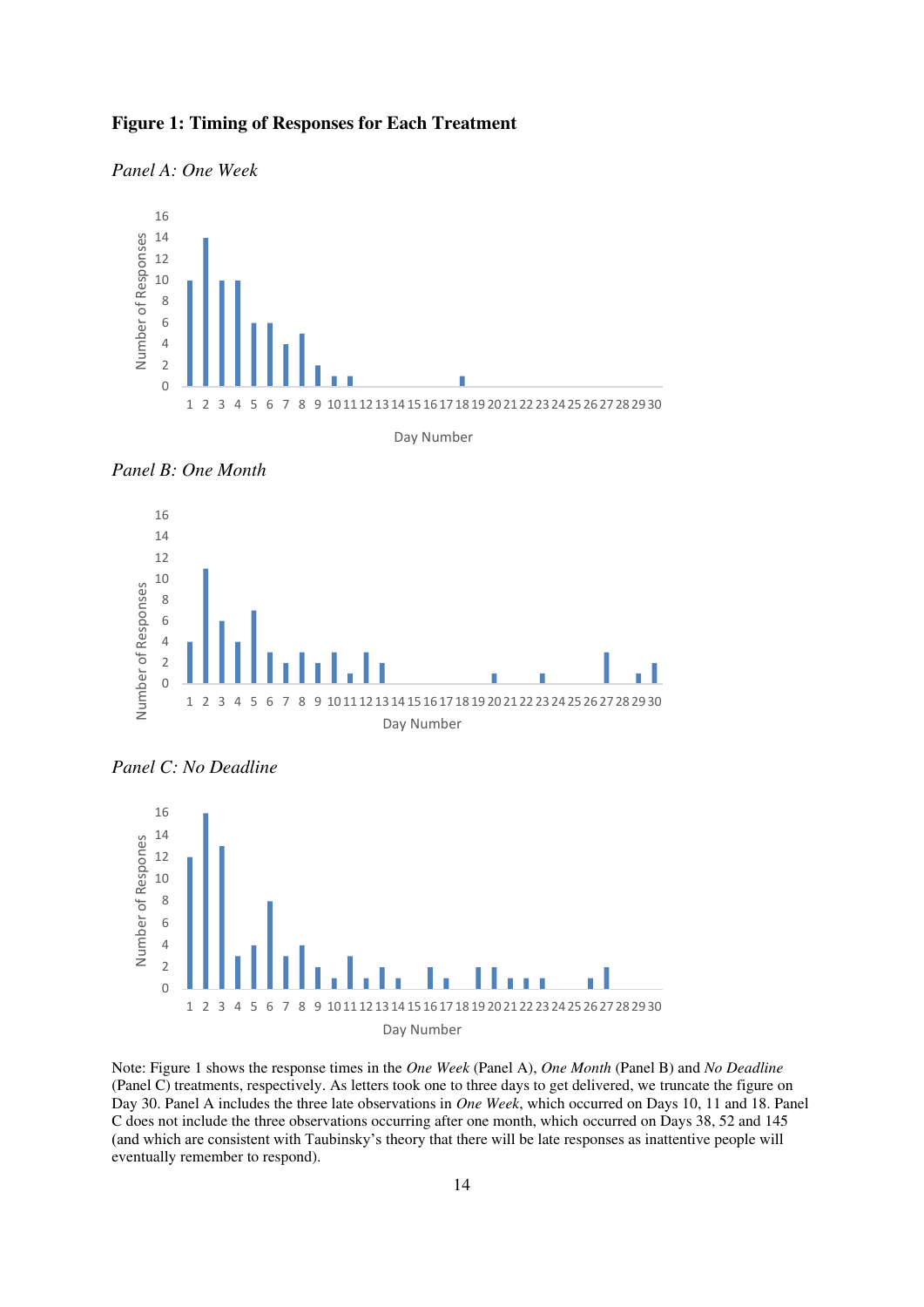**Result 2:** Specifying no deadline at all increases the probability of responding compared to a one-month deadline.

Our second result supports (together with Result 1) Taubinsky's prediction regarding the nonmonotonicity between the deadline length and the probability of completion (Hypotheses 1 and 2). This result is also counter to the assumption made in both Damgaard and Gravert's (2017), and Huck and Rasul's (2011) experiments, that a one-month) deadline is effectively the same as having no deadline at all.

**Result 3:** Not specifying a deadline increases the probability of responding compared to a one-week deadline.

The third result is consistent with Taubinsky's (2014) prediction that having an infinite deadline will not reduce the response rate compared to a short deadline, as giving people an infinitely long time to respond increases the probability that there will be a time period in which the benefits of responding exceed the costs, and people who want to respond but are inattentive will eventually remember to do so if the time horizon is long enough (Hypothesis 3). While our data provide support for this prediction from the perspective of the overall response rate, the timing of responses in the *No Deadline* treatment contradicts the details of Taubinsky's theory. In the model, the reason responses are higher for an infinite deadline compared to a deadline such as one month, is that with infinite time there will eventually be a time period in which the DM is attentive (and the task completion cost is sufficiently low). In this case, we would expect to see a higher number of responses after one month than we actually observe. We analyze the distribution of responses in the next subsection.

Our documented non-monotonic effect of deadlines on task completion differs substantially from the previous studies, many of which compare the effect of only two deadlines (a long and short deadline in Janakiraman and Ordóñez, 2012, Karlan et al., 2011, Shu and Gneezy, 2010; or a long and infinite deadline in Huck and Rasul, 2011) and thus cannot detect nonmonotonicity. Most of these studies therefore draw the conclusion that completion rates are a decreasing (or non-increasing if there is no effect) function of deadline length. Tversky and Shafir (1992), who implement three deadline treatments observe monotonically declining completion rates with the lowest rate in their no-deadline treatment. In contract, we observe the completion in our *No Deadline* treatment to be the highest.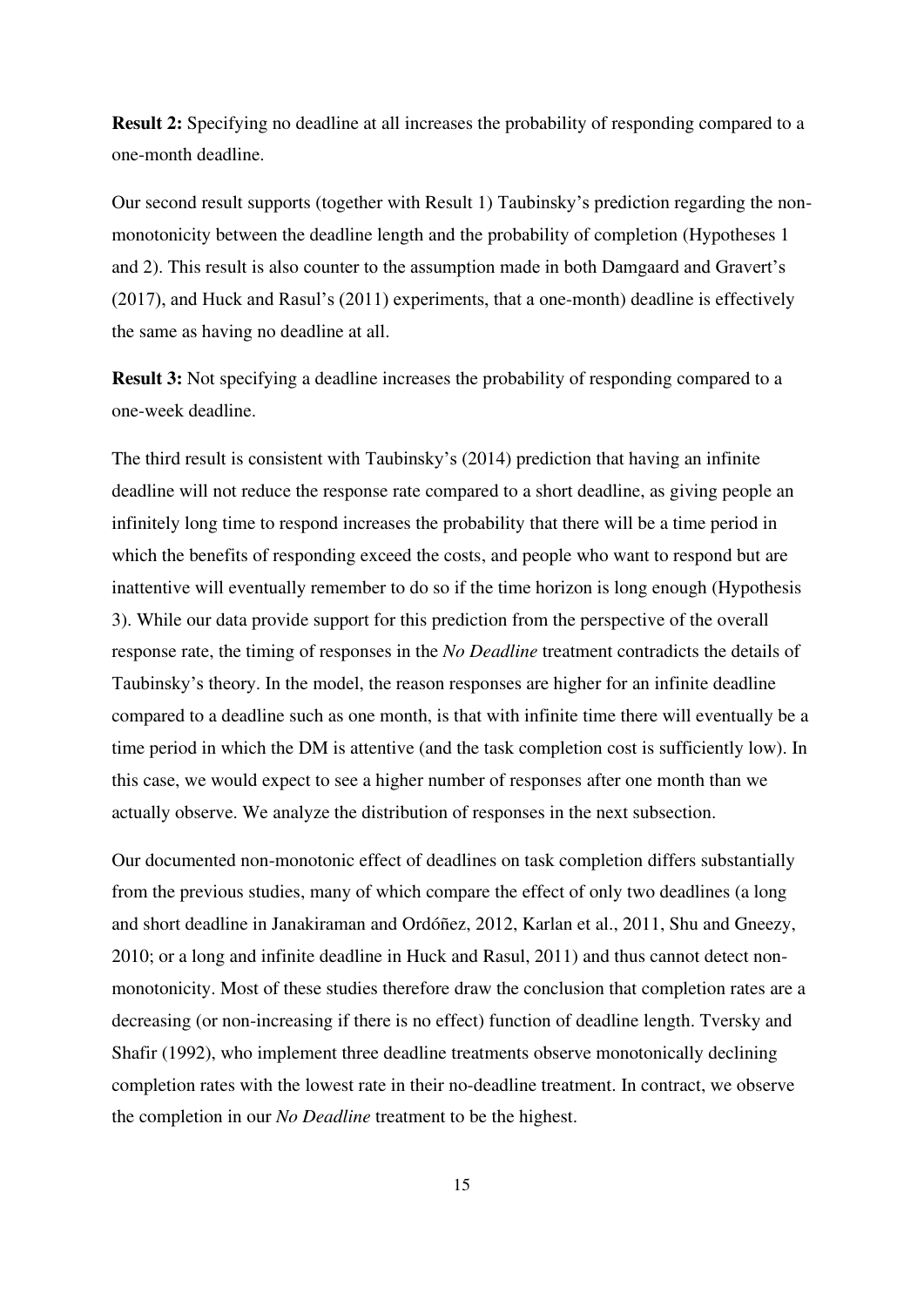We suspect the difference between our result and that of Tversky and Shafir, who also used a survey in their experiment, could be driven by the experimental procedures (which we cannot compare given the lack of description in their paper). For example, our letter could have acted as a natural reminder to complete the survey. It is also possible that the lack of deadline is interpreted differently if the benefit goes to others (as in our case) or to oneself (as in Tversky and Shafir), even though the underlying task is the same.

#### *4.2 Distribution of completion times*

How promptly were responses made across the three treatments? Do their distributions differ within a particular time frame? As shown in Figure 1, a feature of all three treatments is that the highest number of responses occurs on Day 2. However, not all letters will have been delivered on the same day; people outside the main centers may have received their letters on what we have labelled as Day 2 (or possibly even Day 3), whereas for them it was really Day 1. Day 1 is a Thursday (in all three mail-outs), so Days 3 and 4 correspond to the weekend. While for all three treatments most responses come in the first few days, we do not find as strong a "now or never" effect as Damgaard and Gravert (2017). Responding early is consistent with Taubinsky's theory that sophisticated individuals who are aware of their inattention might take measures against forgetting to complete the task.

Importantly for our main results, the *No Deadline* treatment features a spike of responses at the beginning and a long tail of later responses, while the *One Month* treatment features almost no responses between Day 14 and Day 27, but a little spike on Days 27 to 30. The spike could be evidence of a small number of people either being attentive or possibly being sophisticated and setting a reminder for themselves.

The *One Week* treatment generates a slightly lower number of responses than the *No Deadline* treatment during the first three days, after which *One Week* slightly dominates on Days 4-10 (except for Day 6), but overall the two treatments are approximately tied over the first 10 days. After Day 10 responses in the *One Week* treatment fall off while *No Deadline* gets on average approximately one additional response per day during Days 11-30, which drives the higher response rate.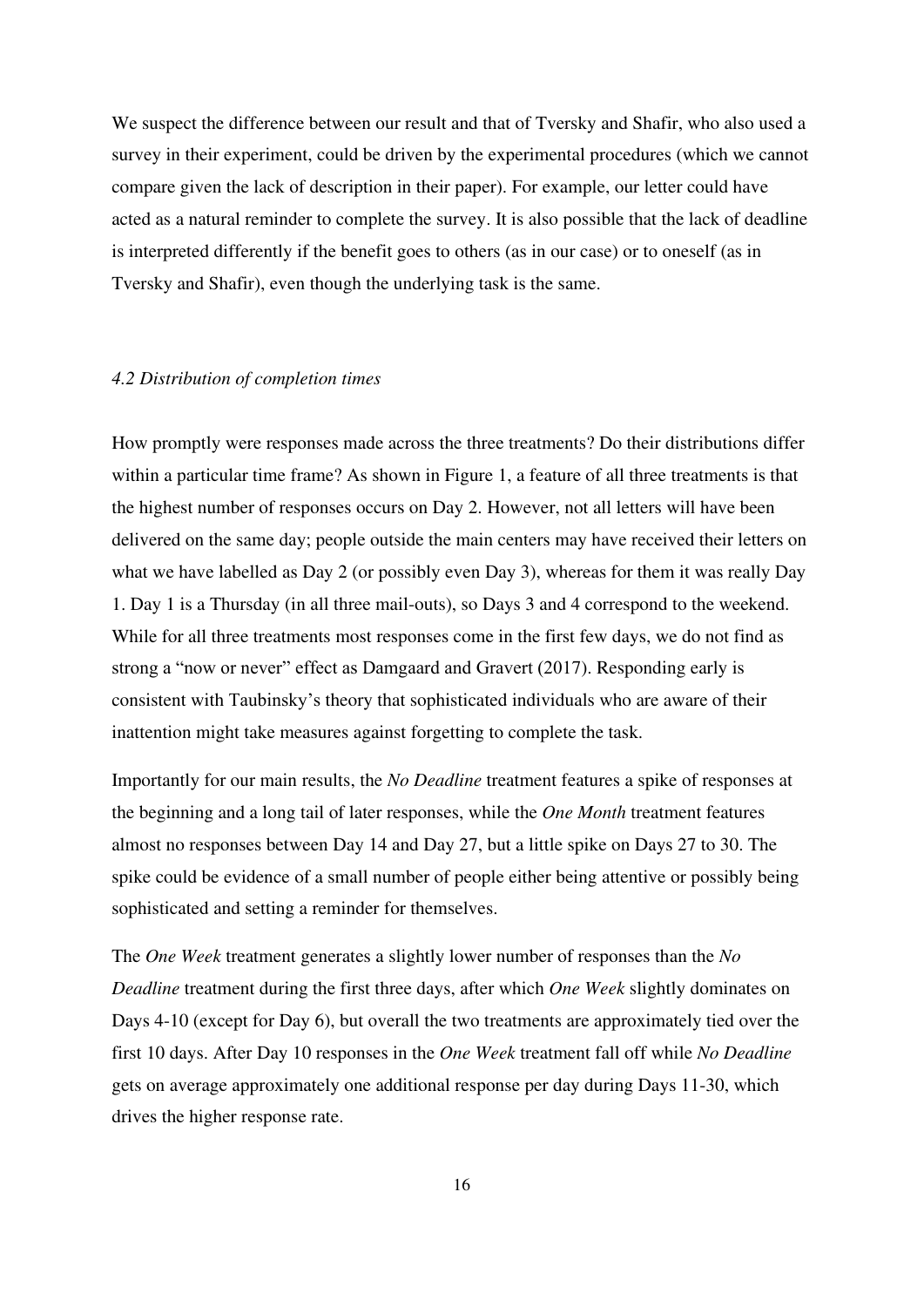When comparing *One Week* to *One Month*, *One Week* has higher responses every single day for the first nine days (except for Day 5), at which *One Month* starts to dominate (as it is past the one-week deadline) and remains dominant through the remaining time period. The initial difference is so strong that *One Month* never catches up.

We next analyze whether these differences are statistically significant and comment further on whether the observed patterns are consistent with the intuition presented in Taubinsky (2014). Figure 1 shows there are fewer prompt responses in *One Month*, compared to the other treatments. Only four people responded on Day 1 in *One Month*, compared to 10 in *One Week* and 12 in *No Deadline*. However, given that not all participants will have received the letter on Day 1, we focus on the number of responses made in the first three days (i.e., we hold the truncation point constant across treatments): 21 in *One Month*, 34 in *One Week* and 41 in *No Deadline*. The difference in response rates for the first three days is statistically significant (p-value = 0.014, two-sided Fisher exact test) between *One Month* and *No Deadline*, but not for *One Week* and *No Deadline* (p-value = 0.481).<sup>12</sup> For *One Week* and *One Month* the difference is weakly statistically significant (p-value =  $0.077$ ).<sup>13</sup>

Relatedly, in the *No Deadline* treatment, a small number of responses continued to come in some weeks after the letter was sent out, with three being received after a month (one of which was after several months). While the number of these very late responses is low, their timing is consistent with the notion that some participants interpreted no deadline as meaning they had an infinite amount of time to respond, lending some weight to Taubinsky's prediction that completions will be highest in infinite time. However, if Taubinsky's model was the main explanation for why we observe a higher response rate for *No Deadline* than *One Month*, we would expect to observe a higher number of very late responses than we do. Note also that Figure 1 shows a significant number of prompt responses for *No Deadline*  rather than people eventually remembering to respond*.* These prompt responses in Days 1-3 are the real benefit of *No Deadline* over *One Month*, although *No Deadline* also dominates

<sup>&</sup>lt;sup>12</sup> Response rate = number of Day 1 + Day 2 + Day 3 responses/number of letters sent out (less those returned because the person was deceased, etc.).

<sup>&</sup>lt;sup>13</sup> We also analyze the distribution of responses times using Kaplan-Meier estimates of survival probabilities and find that giving a one-week deadline or no deadline as opposed to a one-month deadline influences how promptly participants complete the survey, with the results being evident for not only the first three days but also for the entire duration of the *One-Week* treatment. The details are presented in Appendix B.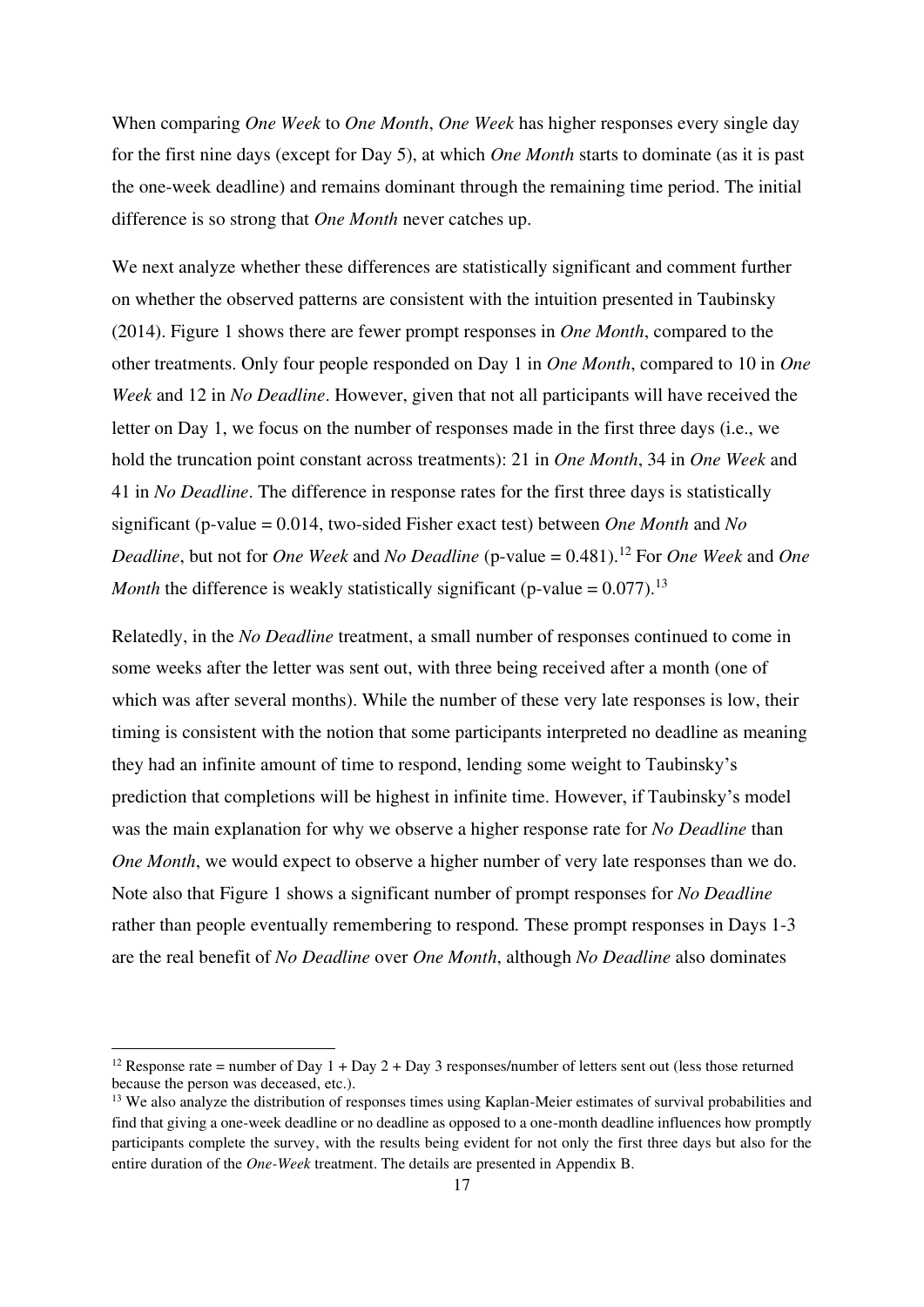between Days 6-22 (except for Days 10 and 12).<sup>14</sup> We note that while early responses are consistent with participants being simultaneously inattentive and sophisticated, the observed pattern of higher early spikes in *No Deadline* and *One Week* than in *One Month* is not explained by sophistication, where a sophisticated-inattentive person is more likely to respond early, the higher the probability of being inattentive and missing the deadline.

The assumption of exponential decay in attentiveness over time (which is one of the drivers of the non-monotonicity prediction of Taubinsky's model) implies that a person is more likely to be inattentive at the deadline of *One Month* than at the deadline of *One Week.* A sophisticated-inattentive person is therefore more likely to respond early, leading to higher early spikes in *One Month* than in *One Week*, contrary to what we observe.

Taubinsky's assumption that the probability of being attentive is bounded away from zero (which is the other driver of the non-monotonicity prediction) implies that there is no reason for a sophisticated-inattentive person to respond early in the *No Deadline* treatment as eventually she will remember to complete the task. Early responses in *One Month* should thus be higher than in *No Deadline*, which is again not what we observe in the data. However, if one removes this assumption, and there is some chance that the person might forget forever, then the *No Deadline* treatment would produce more prompt responses from sophisticated inattentives.

**Result 4**: Specifying no deadline results in the most prompt responses, followed (albeit insignificantly) by specifying a one-week deadline. Specifying a one-month deadline leads to fewer prompt responses compared to a short one-week deadline or no deadline at all.

So far when discussing our results, we have done so in the context of the model of Taubinsky (2014) that successfully predicts the non-monotonic effect of deadlines on task completion. In the model, naïve inattentives, whose attentiveness decays exponentially with time, respond more frequently with a shorter than with an intermediate deadline. We observe higher responses in our *One Week* than in our *One Month* treatment. Under the assumption that if the time horizon is infinite inattentive people will eventually remember, the model also predicts responses in *No Deadline* to be higher than in *One Month* and not lower than in *One Week*.

<sup>14</sup> The Wilcoxon matched-pairs sign-rank test detects a higher number of responses on Days 6-22 in *No Deadline* than in *One Month* (p=0.036).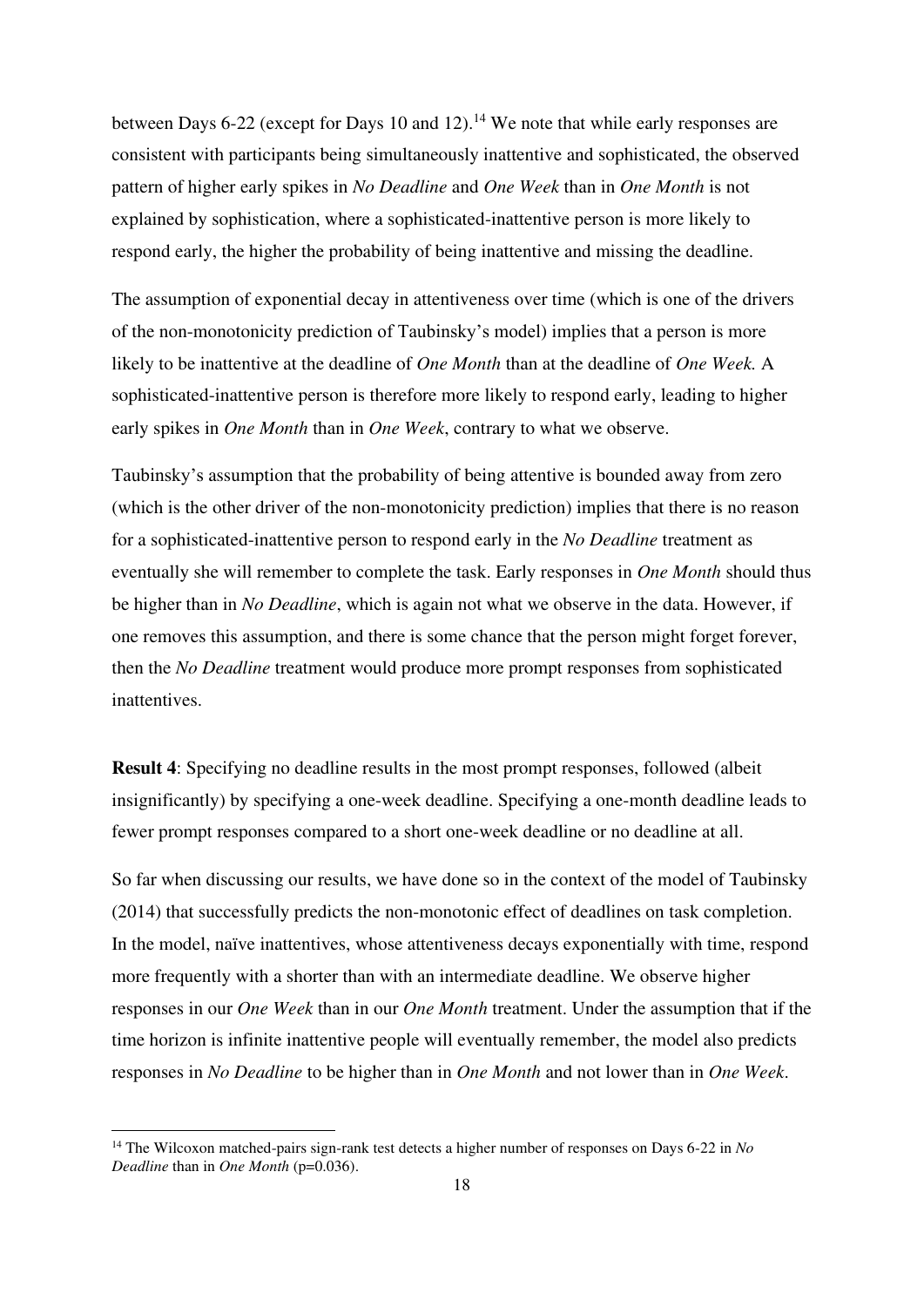Accordingly, we find higher responses in *No Deadline* than in both *One Month* and *One Week*. However, the version of the model with naïve inattentives falls short when it comes to predicting the timing of responses. In particular, instead of seeing a long tail of late responses of inattentives who remembered when there was no deadline, we observe a large spike at the beginning.

The differences in response rates across treatments are driven by the higher early spikes in both *No Deadline* and *One Week* than in *One Month*, though *No Deadline* weakly dominates *One Month* also in (some) later periods after the first week. *No Deadline* and *One Week* are relatively tied for the duration of the *One Week* treatment with the real benefit of *No Deadline* coming after the one-week deadline.

The early responses could be explained by the presence of sophisticated inattentives, suggesting a possible mixture of types. However, under the assumptions of exponential decay in attentiveness and positive probability of being attentive in any period, the pattern of early spikes violates the intuition that sophisticated types would want to respond early as the probability of being inattentive and thus missing the deadline increases, which is in *One Month.* This is not what we see in our data as the early responses are lower in *One Month* than in *One Week* and *No Deadline*. While the high early spike in *No Deadline* could be explained by relaxing the second assumption and allowing for "forgetting forever", it does not explain the high spike in early responses in *One Week*.

#### *4.3 Alternative explanations of our results*

Two recent models, both of which have been published after we ran our experiment, also analyze the effect of deadlines on completion probability. While our experiment was not designed to discriminate between the predictions of these models, the models describe additional factors that could also be at play in our environment.

Building on O'Donoghue and Rabin (1999), Damgaard and Gravert (2017) model the effects of deadlines specifically for charitable giving. While in Taubinsky's (2014) model the impact of deadlines operates through exponential decay of attention, Damgaard and Gravert incorporate present-biased preferences into their model to focus on how deadlines impact procrastination in charitable giving. Probabilistic transaction costs, warm-glow, and the benefits from consumption occur immediately whereas the altruistic utility is perceived only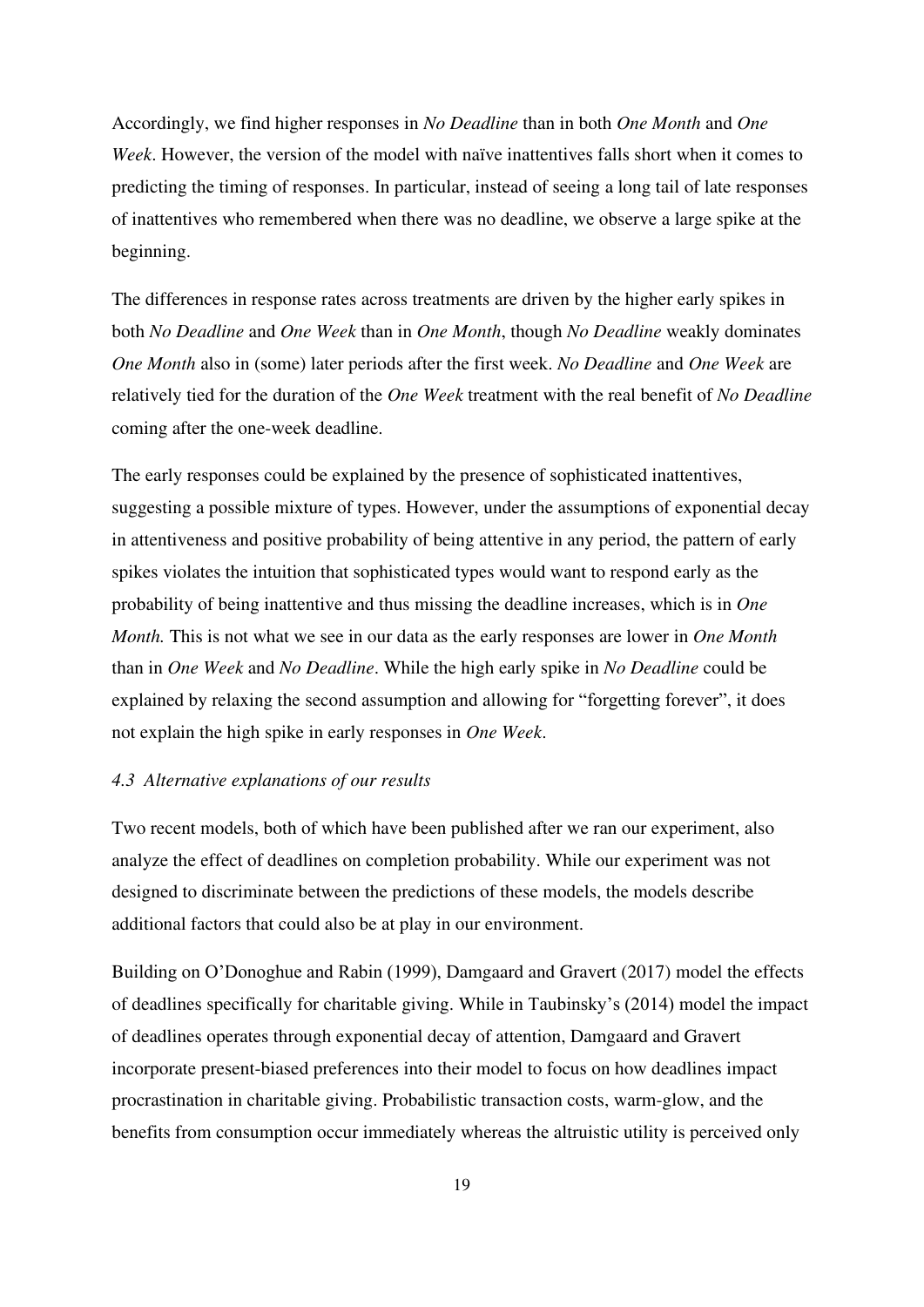once the ultimate recipient receives help. Naïve donors, who do not realize they have a selfcontrol problem, may not donate in the time period with the lowest transaction cost if there is a future period in which costs are low enough their current selves believe their future selves would prefer to donate. A longer deadline thus increases the potential for procrastination but at the same time increases the probability of a sufficiently low random draw from the taskcompletion cost distribution to enable the task to be completed later. If this first effect dominates, a shorter deadline will increase responses, which is consistent with the comparison of *One Week* with *One Month* but does not explain why we observe higher responses in *No Deadline* than both *One Week* and *One Month*.

In terms of completions, Damgaard and Gravert's model predicts that in the presence of naïve present-biased donors, there will be a spike in donations as the deadline approaches. This is because people who have been procrastinating will respond just ahead of the deadline, as long as the benefits of responding exceed the costs in this time period. Recall that we observe a small spike at the deadline in the *One Month* treatment but not so much in *One Week* (in *One Week* there is a relatively steady decline in responses, although it is worth noting that the number of responses on Days 7-8 is slightly higher than in the other two treatments), so procrastination does not seem to completely explain the observed behavior.

Ericson's (2017) model is more general and not charitable-task specific. It allows for imperfect memory in addition to present bias: the individual will forget about the task with some probability and has a belief (correct or incorrect) about the probability of remembering. In contrast to Taubinsky's (2014) model of inattention, forgetting is modeled as an absorbing state, meaning that once a DM forgets, there is zero chance she will remember in the future. A longer deadline now might lower the probability of task completion since the additional delay from a longer deadline leads to forgetting and a failure to act, depending on parameters. Thus, longer deadlines can lower the probability of task completion for individuals with imperfect memory, for both time-consistent individuals and present-biased individuals. Sophistication (i.e., having a correct belief about one's imperfect memory or being aware of one's present bias) can mitigate forgetting as people might take actions to ensure the task gets completed, for example shortly after the request is received.

Our finding that the completion probability is higher for the *One Week* deadline than for the *One Month* deadline is consistent with the imperfect-memory version of Ericson's model.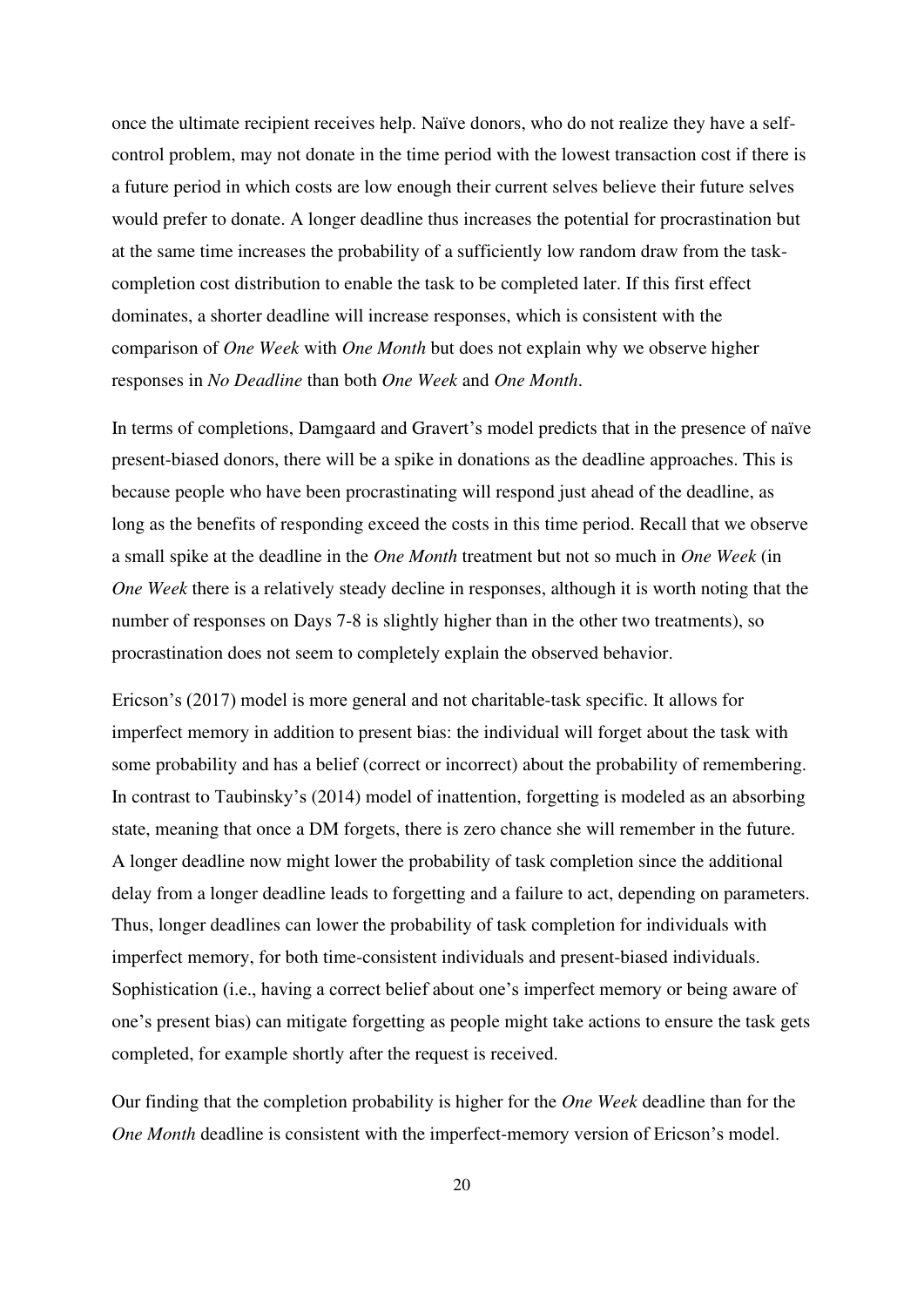The relatively small spikes at the *One Week* and *One Month* deadlines also support the presence of imperfect memory. However, imperfect memory on its own does not explain the probability of completion being higher in *No Deadline* than in *One Week* and *One Month* or the observed pattern of early responses across treatments. The higher probability of completion (but not the distribution of completion times) in *No Deadline* than in *One Week* and *One Month*, however, could be explained by perfect memory.

There are some features of our data that could be explained by a mixture of Ericson's types, assuming certain parameters. As imperfect memory is modelled as an absorbing state, the presence of sophisticated types who expect themselves to forget might explain the higher number of early responses in *No Deadline* than in *One Month* as well as the insignificantly higher number than in *One Week*. For certain cost distributions, while sophisticated forgetters might prefer to wait for a lower cost realization, they would accept a higher cost early on because of their awareness of the possibility of forgetting. However, since Ericson also models imperfect memory as an exponential decay in the probability the task will be recalled, the presence of sophisticated forgetters does not explain the higher early responses in *One Week* than in *One Month* since the probability of forgetting and thus missing the deadline (which is what sophisticated forgetters react to) is higher in *One Month* than in *One Week*. To accommodate the higher number of responses, including more prompt responses, in *One Week* than *One Month*, one needs the presence of the naïve-forgetter types for whom shorter deadlines can increase the probability of responding.

Furthermore, present-biased types who happen not to forget could explain the small number of responses around one-week and one-month deadlines. These additional responses appear to be comparable in magnitude to the number of responses after Day 30 in the *No Deadline* treatment. We note, however, that these numbers are quite low and thus the resemblance could be a mere coincidence. Finally, more early responses in *One Week* than in *One Month* could be interpreted as attempts to meet the deadline and accepting higher costs early on, though these higher costs could also reduce the total number of responses, if they exceed the perceived utility of responding.

The observed fewer responses that came in after the first week in *One Month* than in *No Deadline* can be explained by the presence of partially overconfident sophisticated procrastinators who recognize that they will forget, but do not realize how likely it is to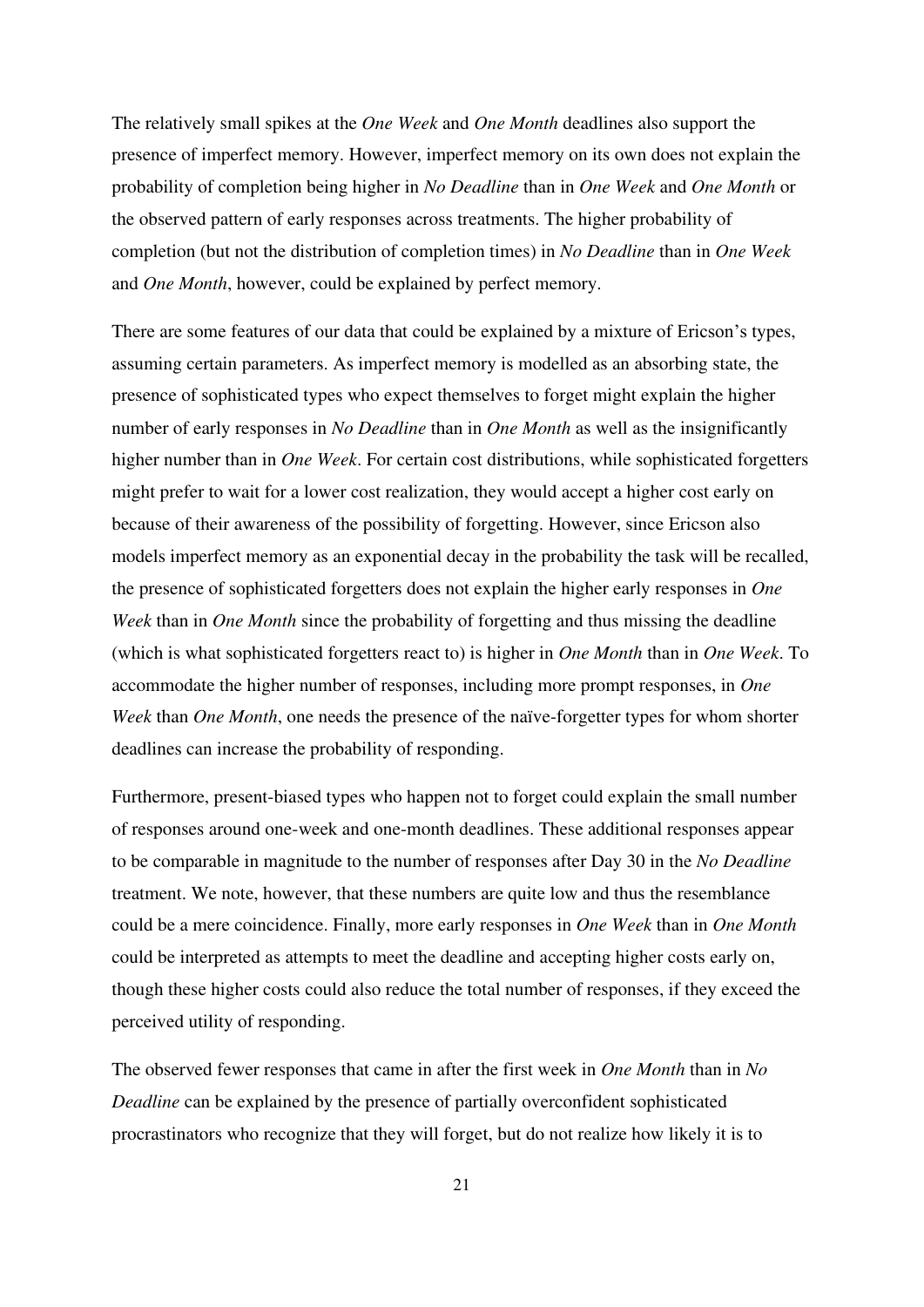happen. With a one-month deadline they feel that they are more likely to remember at the deadline than with a very long or infinite deadline, which in turn makes them less likely to respond early. With no deadline they need to act early because they recognize that there is no deadline to make them respond and they would thus forget.

To summarize, we have discovered the first known example of the non-monotonic response rate predicted by Taubinsky (2014) in his model of inattention. However, his model fails to account for the pattern of early responses. Damgaard and Gravert's (2017) model of procrastination in charitable tasks predicts higher responses under a shorter deadline, which is inconsistent with the observed non-monotonicity. Ericson's (2017) model is capable of better explaining some of the detailed features of our data, but requires a multiplicity of different types (sophisticated forgetters, naive forgetters, and partially overconfident sophisticated forgetters). While we find Ericson (2017) to provide a better explanation for our data than Taubinsky (2017), we also note that our experiment was not explicitly designed to distinguish between these various theories.

Given that the task we implemented in our experiment is a charitable one, we speculate that contrasting it with personal-benefit tasks might provide some clues regarding the observed behavior. In particular, we conjecture that while the importance of personal-benefit tasks is usually known from the outset or can be approximated, with charitable tasks people might lack information about the task's importance to the beneficiary. If that is indeed the case, deadline length might convey cues about their importance, which would have an impact on the completion rate and on the timing of completions. To illustrate, placing a short deadline on a charitable task creates urgency to act, likely leading to an early completion. On the other hand, specifying a longer deadline may be interpreted as giving permission to delay, increasing the probability of both procrastination and forgetting to complete the task.

We further conjecture that with charitable tasks there exists a social norm to *promptly* help when asked if the social benefit outweighs the individual costs of help; for example, charitable organizations are often in urgent need of resources for providing assistance in emergency situations and solving acute social problems.<sup>15</sup> It is then possible that not specifying a deadline upholds the default urgency to complete the charitable task. Similarly,

<sup>&</sup>lt;sup>15</sup> The conjecture that one should help promptly when asked is also consistent with Aumann's (2019) rule rationality.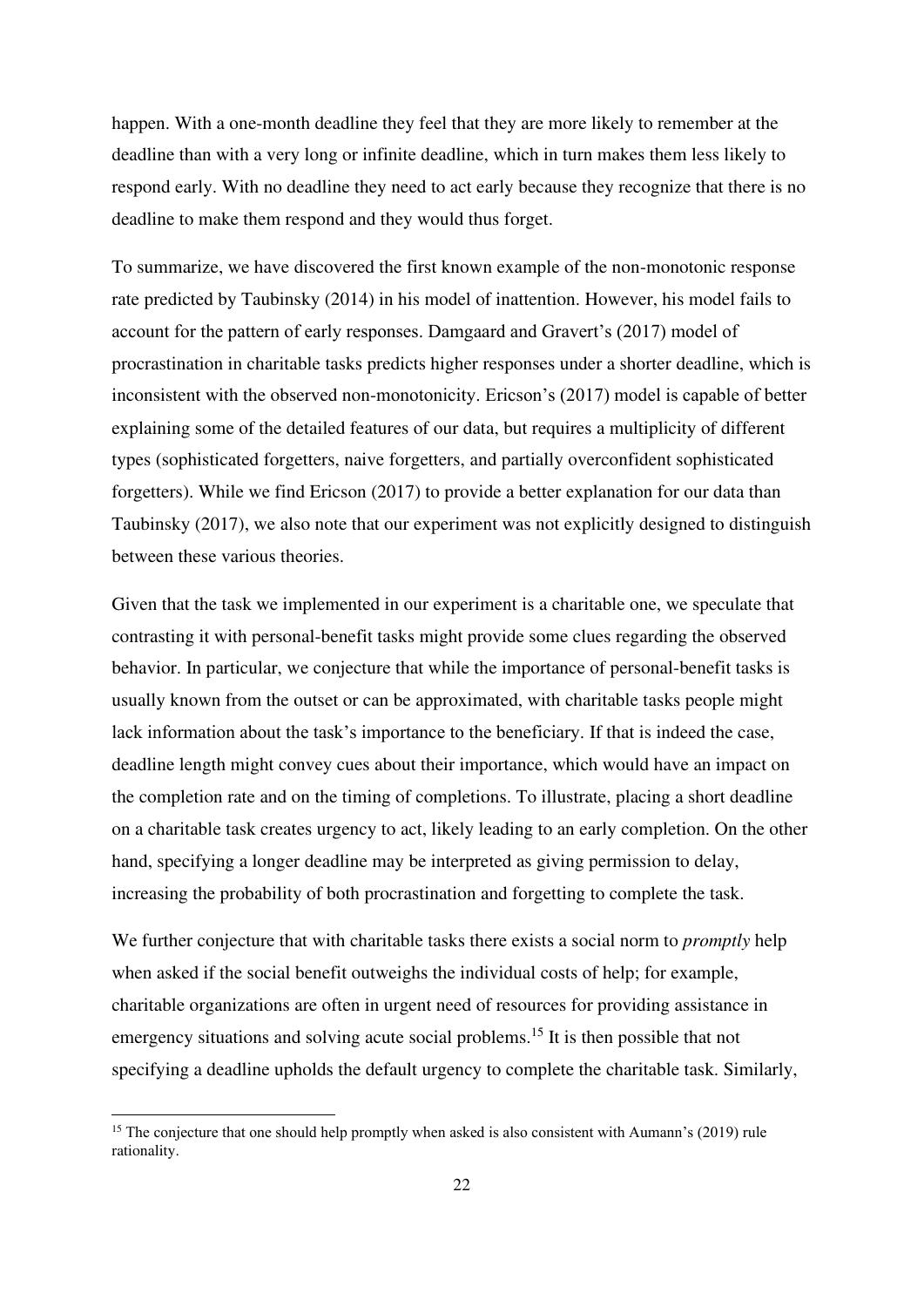it appears that imposing a short deadline upholds (and possibly also reinforces) this urgency as well, whereas specifying a long deadline relaxes it as a long deadline may be interpreted as giving permission to delay. A similar shift in the behavioral response mode has been documented when extrinsic motivation is introduced for tasks that include an element of intrinsic motivation (Gneezy & Rustichini, 2000a, 2000b; Gneezy, 2003).

#### **5. Conclusions**

This paper presents a field experiment demonstrating a non-monotonic effect of deadline length on task completion, predicted theoretically by Taubinsky (2014). Consistent with the theoretical prediction, we find responses to be high for the short one-week deadline, lowest for the one-month deadline and highest when no deadline is specified. However, Taubinsky (2014) falls short of predicting the observed distribution of completion times, as does Damgaard and Gravert (2017). Ericson (2017) can do a better job of accounting for the distribution of completion times, but only by allowing for a mixture of different types of decision makers. We therefore add our own speculation that the deadline length for charitable tasks may convey cues about the importance of the task, which then influences the completion rate. Tversky and Shafir (1992) provide the only other study of procrastination with a no-deadline treatment, but they find monotonic decreases in completion probability with deadline length. In contrast, for a charitable task we find that the completion rate is the highest when no deadline is specified. In our treatment with a longer (one-month) deadline, there were fewer very prompt responses than when we specified a short (one-week) deadline, or no deadline at all. We interpret this as evidence that specifying a longer deadline as opposed to a short deadline or no deadline at all, removes the urgency to act, which is often perceived by people, when asked to help. People therefore put off undertaking the task, and since they are inattentive or forget, postponing results in lower response rates.

While in our study we attempted to deal with participants' potential beliefs that there might be an implicit deadline by running a field rather than a laboratory experiment, it is possible that not specifying a deadline in our *No Deadline* treatment might still have led participants to assume that there is an implicit deadline. Future research could address this issue in either measuring beliefs about implicit deadlines and/or by explicitly stating that there is no deadline (as opposed to not mentioning a deadline at all as we did in the current study). Furthermore, one could also explore in detail how no deadline could lead to different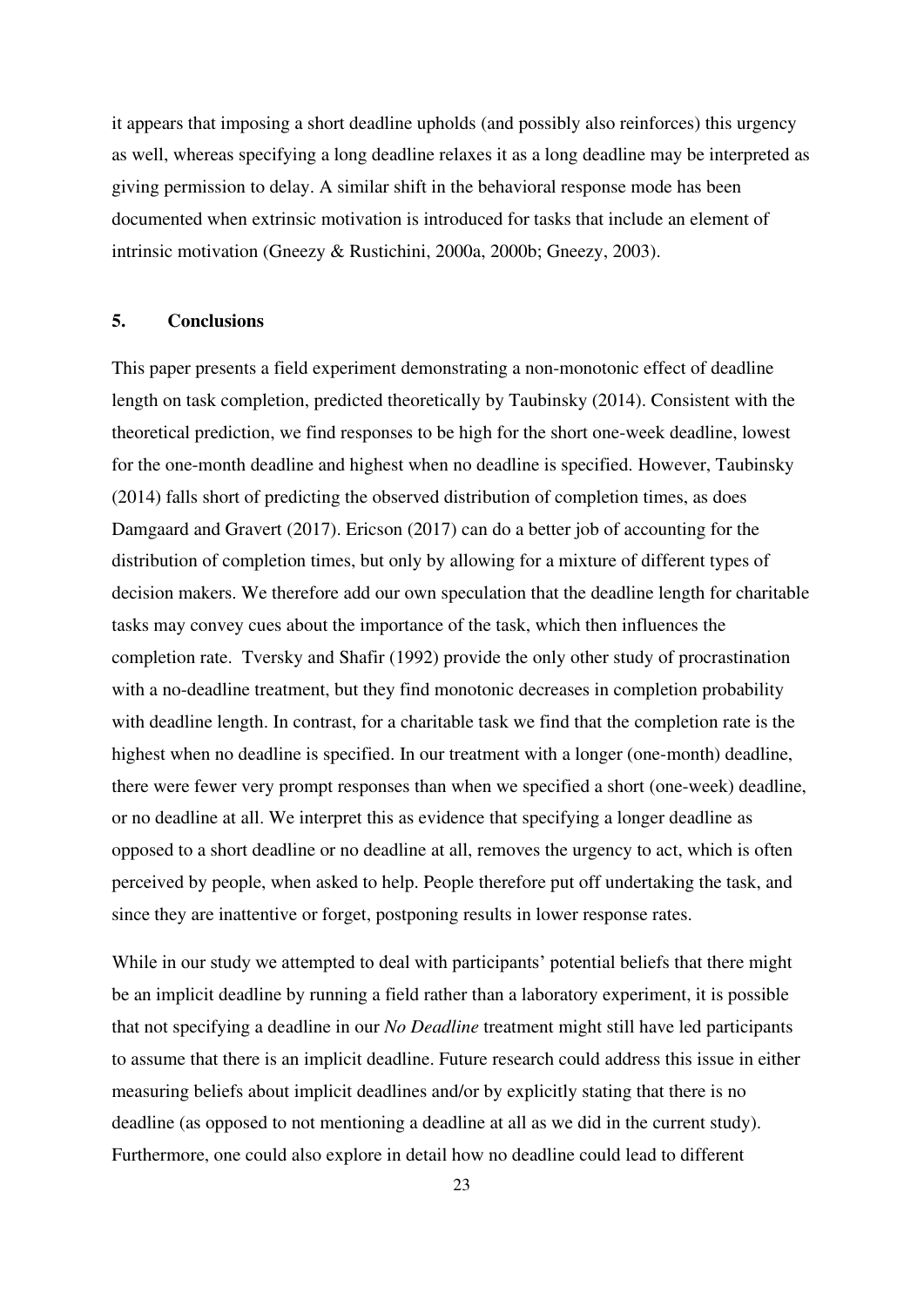interpretations by participants, as some types (e.g., sophisticates versus naïfs) might interpret it as urgent while for others it might lead to even greater procrastination. As a thoughtful referee pointed out, the overall effect might then depend on the overall distribution of types in the sample and be quite susceptible to the framing of the solicitation letter.

Our results have important policy implications both for maximizing response rates for surveys and charitable giving. Researchers conducting surveys often specify a deadline by which the survey needs to be completed. Our results imply that survey response rates would be higher in the absence of a deadline. Charities typically do not specify deadlines by which donations need to be made and our results imply this is the optimal strategy when the solicitation is conducted by mail and the letter can act as a natural reminder. However, we note that the impact of deadlines may vary with the strength and saliency of natural reminders, something that we controlled for in our experiment. Our results suggest that charities should avoid setting long deadlines of a month or so, by which donations have to be made. Charitable campaigns, however, might sometimes be limited in terms of their duration if the charity is using matching grants or if the campaign needs to close by a certain date and thus the no-deadline option might not always be feasible. If that is the case, our results reinforce Tversky and Shafir's (1992) and Damgaard and Gravert's (2017) finding that shorter deadlines are preferred over intermediate ones.

**Acknowledgements:** An earlier version of this paper previously circulated under the title "Deadlines, Procrastination, and Forgetting in Charitable Tasks: A Field Experiment. Funding for this project was provided by the Department of Economics, Otago Business School, University of Otago. An earlier version of the paper was presented at the 2<sup>nd</sup> MERIT Conference of Field Experiments (Monash University, 2015), New Zealand Association of Economists conference (Wellington, 2015), Economic Science Association meetings (Sydney, 2015; Dallas, 2015, Jerusalem, 2016), and in the Economics Seminar Series at the University of Canterbury (Christchurch, 2015), University of Economics in Bratislava (2016), RMIT (Melbourne, 2017), Hitotsubashi University (2018), University of Alaska-Anchorage (2018), University of Alabama (2018), and University of Auckland (2019). We are grateful to conference and seminar participants for the useful feedback. We are also grateful to Co-Editor David Reiley, and to Andrew Gray, Ella Iosua, Lyla Zhang, and two anonymous referees for detailed comments that have helped us improve the quality of the paper and Matt Foster for research assistance. For their kind hospitality, Maroš Servátka thanks University of Alaska-Anchorage.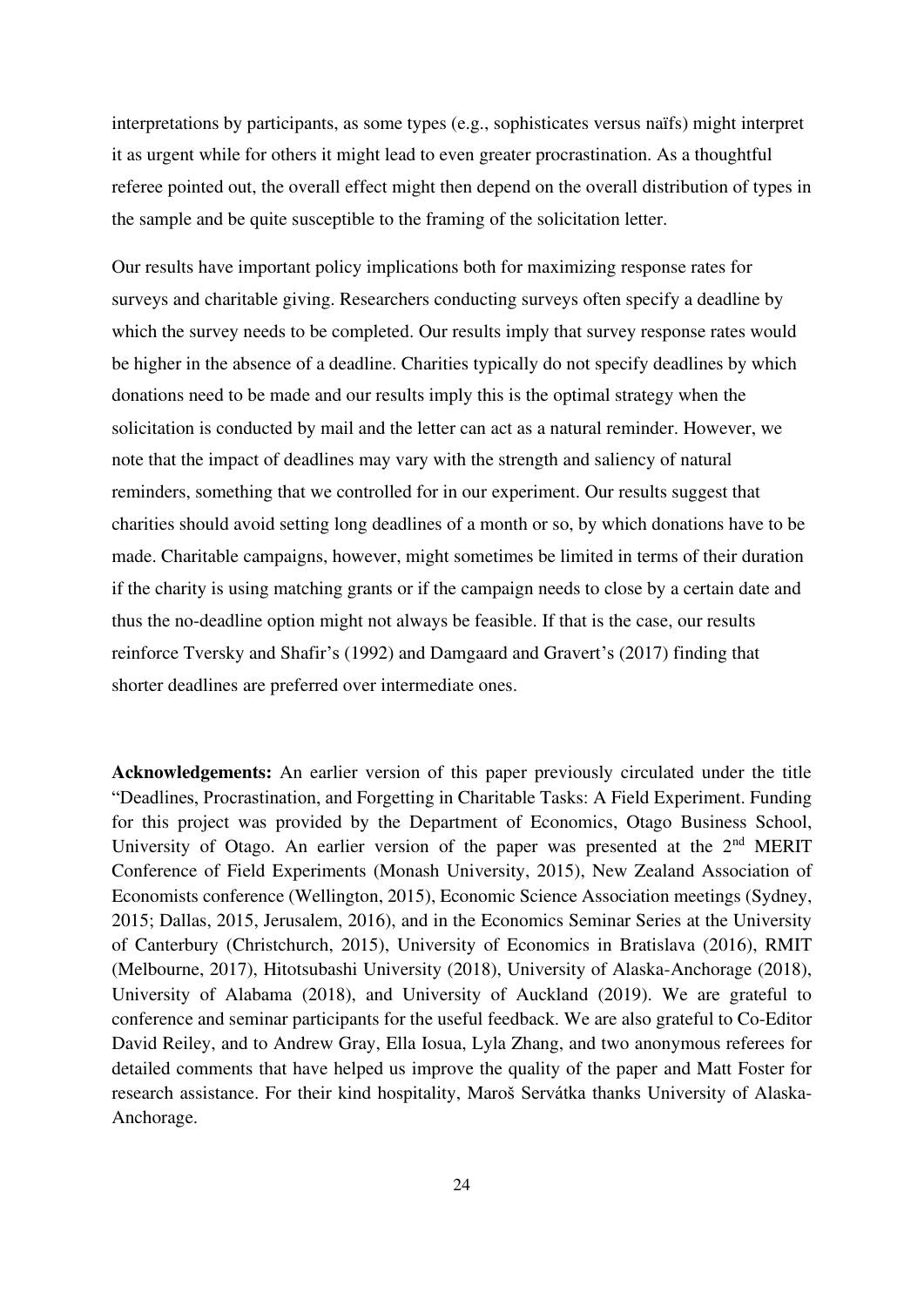### **References**

Athey, S. and G. Imbens (2017) "The Econometrics of Randomized Experiments," *[Handbook](https://www.sciencedirect.com/science/journal/2214658X)  [of Economic Field Experiments](https://www.sciencedirect.com/science/journal/2214658X)*, [Vol. 1,](https://www.sciencedirect.com/science/journal/2214658X/1/supp/C) p. 73-140.

Aumann, R. (2019) "A synthesis of behavioural and mainstream economics," *Nature Human Behavior*, 3:666-670.

Damgaard, M.T. and C. Gravert (2017) "Now or never! The effect of deadlines on charitable giving: evidence from two natural field experiments", *Journal of Behavioral and Experimental Economics*, 66:78-87.

Ericson, K.M. (2017) "On the interaction of memory and procrastination: implications for reminders, deadlines, and empirical estimation", *Journal of the European Economic Association*, 15(3):692-719.

Gneezy, U. (2003) "The W effect of incentives," working paper (available online at [https://econpapers.repec.org/paper/clalevrem/666156000000000315.htm\)](https://econpapers.repec.org/paper/clalevrem/666156000000000315.htm)

Gneezy, U., and A. Rustichini (2000) "Pay enough or don't pay at all." *Quarterly Journal of Economics*, 115(3), 791-810.

Gneezy, U., and A. Rustichini (2000)"A fine is a price," *Journal of Legal Studies*, 29(1),1-17.

Huck, S. and I. Rasul (2011) "Matched fundraising: evidence from a natural experiment," *Journal of Public Economics*, 95:351-362.

Janakiraman, N. and L. Ordóñez (2012) "Effect of effort and deadlines on consumer product returns", *Journal of Consumer Psychology*, 22:260-271.

Karlan, D., J.A. List and E. Shafir (2011) "Small matches and charitable giving: evidence from a natural field experiment," *Journal of Public Economics*, 95:344-350.

Knowles, S. and M. Servátka (2015) "Transaction costs, the opportunity cost of time and procrastination in charitable giving," *Journal of Public Economics*, 125:54-63.

Knowles, S. and Sullivan, T. (2017) "Does charity begin at home or overseas," *Nonprofit and Voluntary Sector Quarterly*", 46(5):944-962.

O'Donoghue, T. and M. Rabin (1999) "Doing it now or later*", American Economic Review* 89: 103-124.

Shu, S.B. and A. Gneezy (2010) "Procrastination of enjoyable experiences", *Journal of Marketing Research* 47: 933-944.

Sonntag, A. and D.J. Zizzo (2015) "[On reminder effects, drop-outs and dominance: Evidence](http://journals.plos.org/plosone/article?id=10.1371/journal.pone.0134705)  [from an online experiment on charitable giving](http://journals.plos.org/plosone/article?id=10.1371/journal.pone.0134705)", *[PLOS One](http://www.plosone.org/)*, 10(8), e0134705.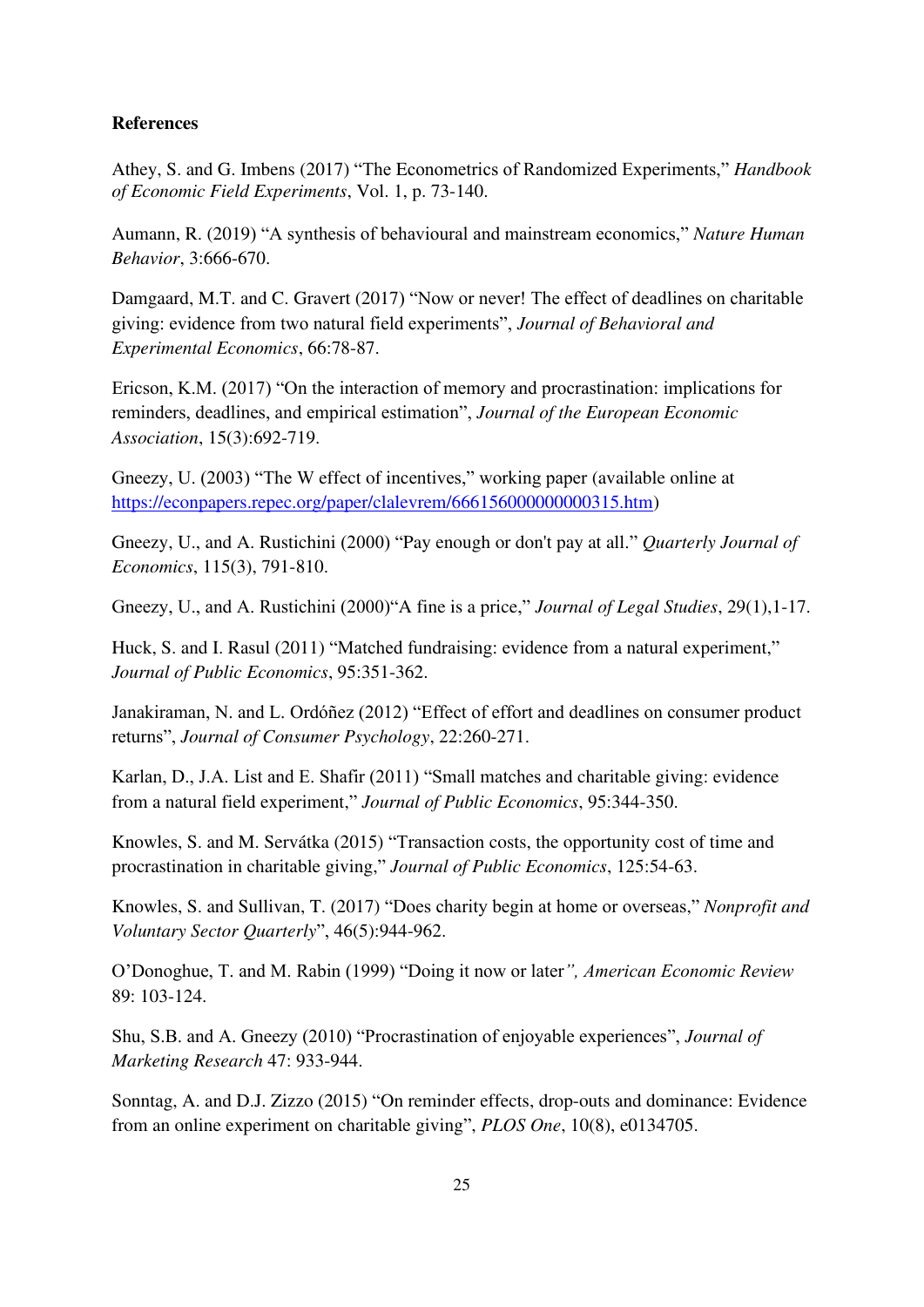Taubinsky, D. (2014) "From intentions to actions: a model and experimental evidence of inattentive choice, mimeo (available online at [http://scholar.harvard.edu/files/taubinsk/files/inattentive\\_choice.pdf\)](http://scholar.harvard.edu/files/taubinsk/files/inattentive_choice.pdf).

Tversky, A. and E. Shafir (1992) "Choice under conflict: the dynamics of deferred decision", *Psychological Science,* 3:358-361.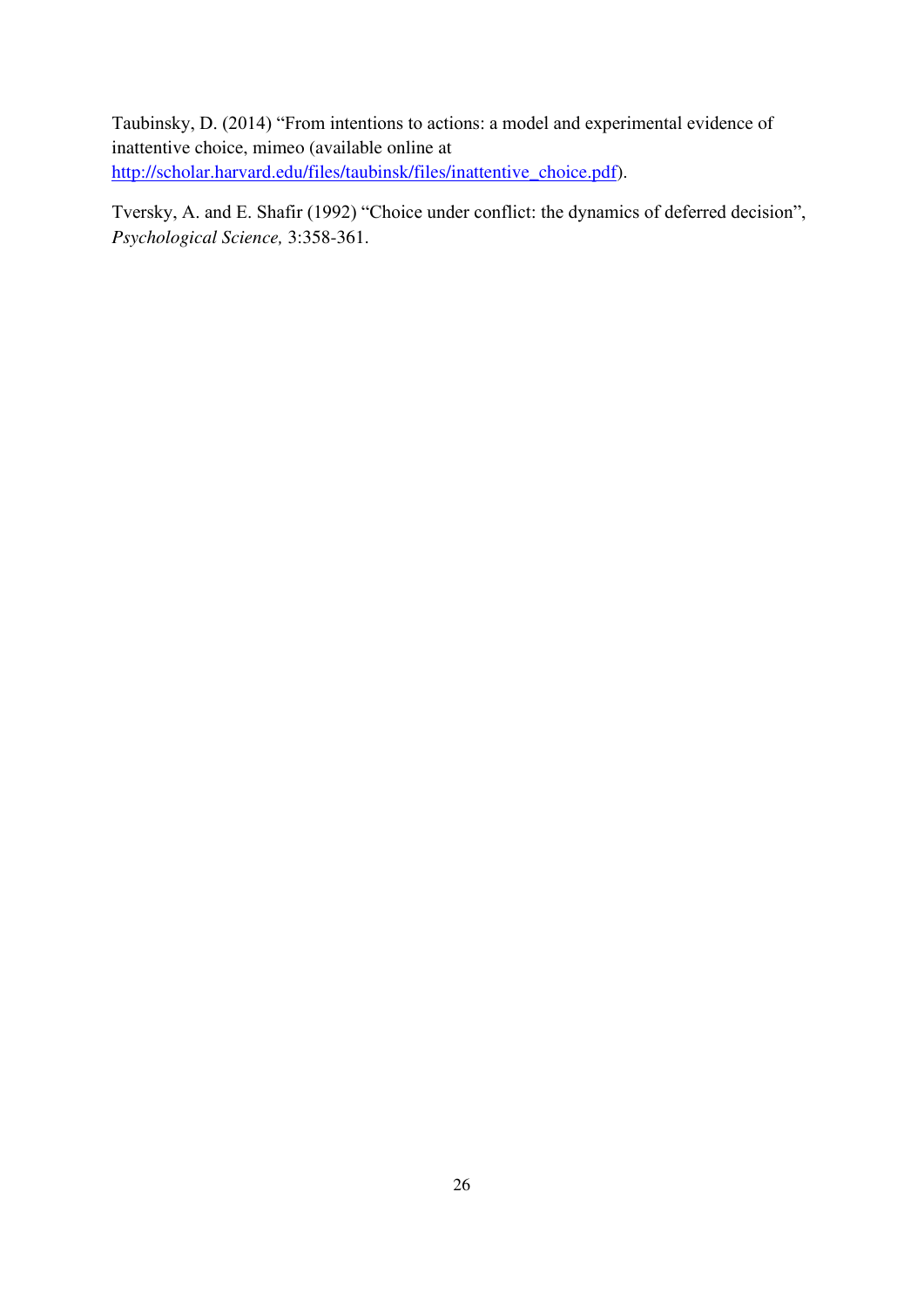## **Appendix A: Sample letter sent to participants**

## Dear X

Are you interested in completing an online survey on charitable giving, and in doing so earning \$10 for charity? If so, then read on.

Researchers at the [insert university names] are conducting a survey on charitable giving. Your name has been randomly chosen from the electoral roll to take part in this survey. Note, that in order to take part, you do not need to have made a donation to a charity before. We are interested in the responses both of people who do give money to charity, and those who do not. If you complete the survey by **8 August** the researchers will donate \$10 to charity on your behalf. You will get to choose whether this donation is forwarded to World Vision or the Salvation Army.

The survey is an online survey. To complete the survey please go to **http://goo.gl/CPW1cr**

We estimate that the survey will take approximately five minutes to complete.

At the bottom of this letter is a code, which you will need to enter when completing the survey, in order for us to forward \$10 to the charity of your choice. Requiring you to enter the code is to ensure that no-one completes the survey more than once. Each person we have written to has been given a different code. Please be assured, however, that we have not kept a record of who has been given which code (we have just kept a list of all the codes used), so we will have no way of knowing who has given which answers to the survey; that is, your responses will be completely anonymous.

Please note that because of the steps we have taken to guarantee your anonymity, we cannot provide you with a receipt for the money donated on your behalf.

Enclosed is an information sheet with some more information about this research project. Remember, in order for us to make a \$10 donation to the charity you chose, you need to complete the online survey by **8 August**.

Your personal code is **AWF001**.

Thank you for considering this request. If you have any questions, please feel free to email [insert name of researcher and email address]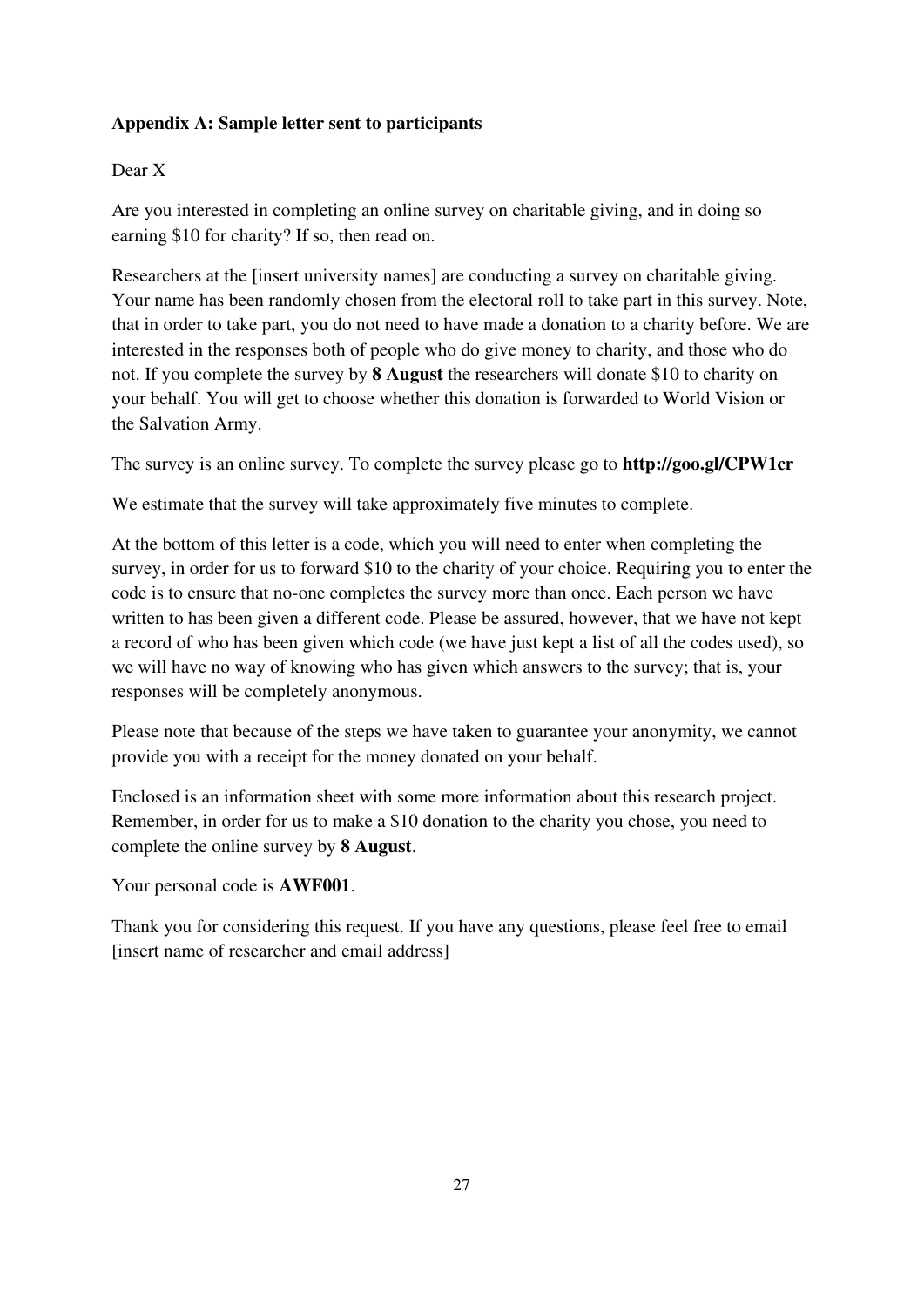# **Appendix B: Analysis of response times using Kaplan-Meier (KM) estimates of survival probabilities**

We analyze the distribution of response times using Kaplan-Meier (KM) estimates of survival probabilities, which is the probability that a participant will not complete the task before a given day. We present the survival curves for all the treatments for the first 30 days in Figure 2. We observe that *One Month* has the highest survival probability for any one of the first 30 days across all the treatments. That is, the survival curve for *No Deadline* lies above the survival curves for the other treatments. The survival probability for *One Week* is higher than the survival probability for *No Deadline* for the first three days, but lower thereafter. For example, the probability that a participant will not respond before Day 3 is 0.968 with a oneweek deadline, 0.98 with a one-month deadline, and 0.962 with no deadline.